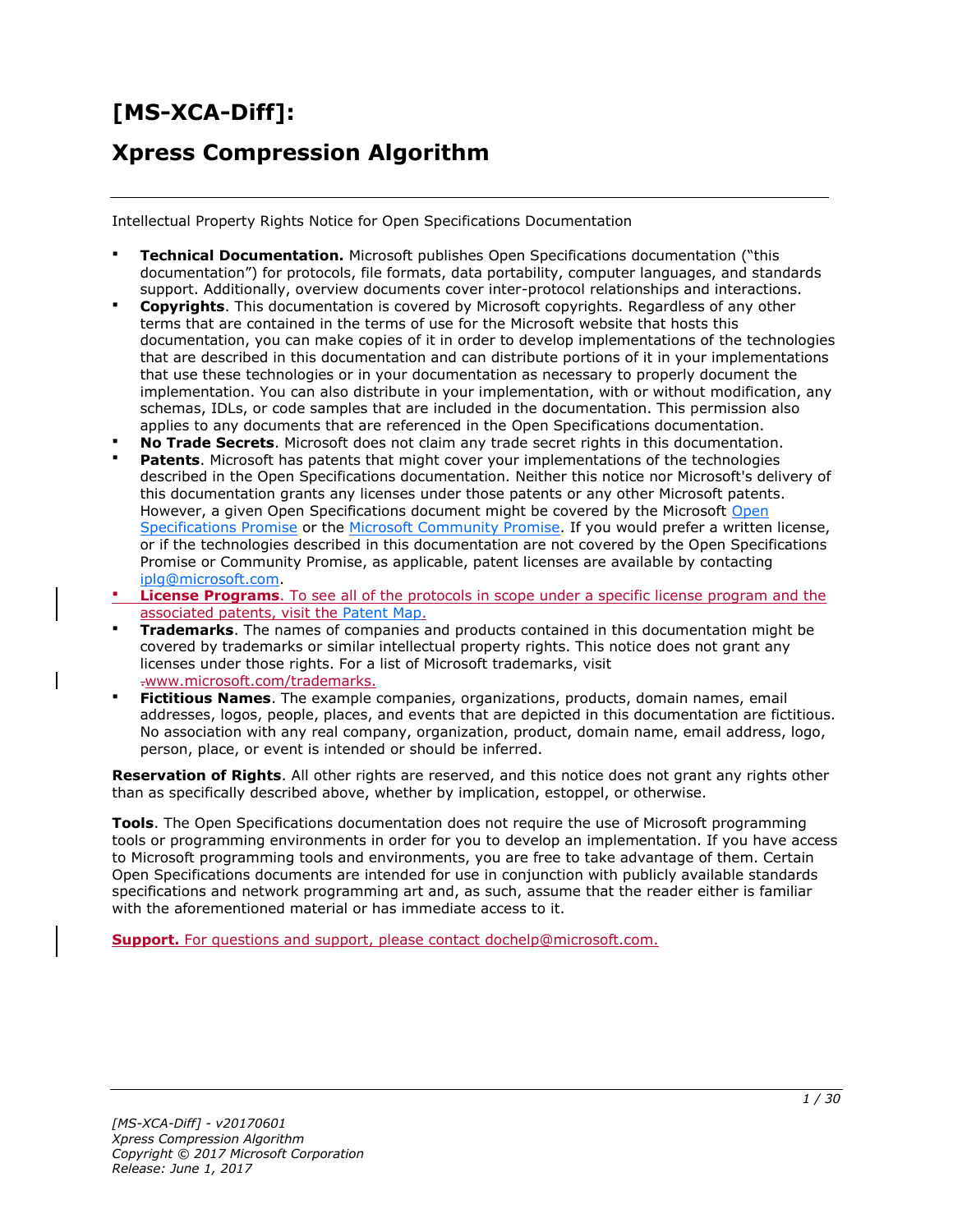# **Revision Summary**

| <b>Date</b> | <b>Revision</b><br><b>History</b> | <b>Revision</b><br><b>Class</b> | <b>Comments</b>                                                                 |
|-------------|-----------------------------------|---------------------------------|---------------------------------------------------------------------------------|
| 12/16/2011  | 1.0                               | <b>New</b>                      | Released new document.                                                          |
| 3/30/2012   | 1.0                               | None                            | No changes to the meaning, language, or formatting of the<br>technical content. |
| 7/12/2012   | 1.0                               | None                            | No changes to the meaning, language, or formatting of the<br>technical content. |
| 10/25/2012  | 2.0                               | Major                           | Significantly changed the technical content.                                    |
| 1/31/2013   | 2.0                               | None                            | No changes to the meaning, language, or formatting of the<br>technical content. |
| 8/8/2013    | 2.0                               | None                            | No changes to the meaning, language, or formatting of the<br>technical content. |
| 11/14/2013  | 2.1                               | Minor                           | Clarified the meaning of the technical content.                                 |
| 2/13/2014   | 2.1                               | None                            | No changes to the meaning, language, or formatting of the<br>technical content. |
| 5/15/2014   | 2.1                               | None                            | No changes to the meaning, language, or formatting of the<br>technical content. |
| 6/30/2015   | 3.0                               | Major                           | Significantly changed the technical content.                                    |
| 10/16/2015  | 3.0                               | None                            | No changes to the meaning, language, or formatting of the<br>technical content. |
| 7/14/2016   | 3.0                               | None                            | No changes to the meaning, language, or formatting of the<br>technical content. |
| 6/1/2017    | 3.0                               | <b>None</b>                     | No changes to the meaning, language, or formatting of the<br>technical content. |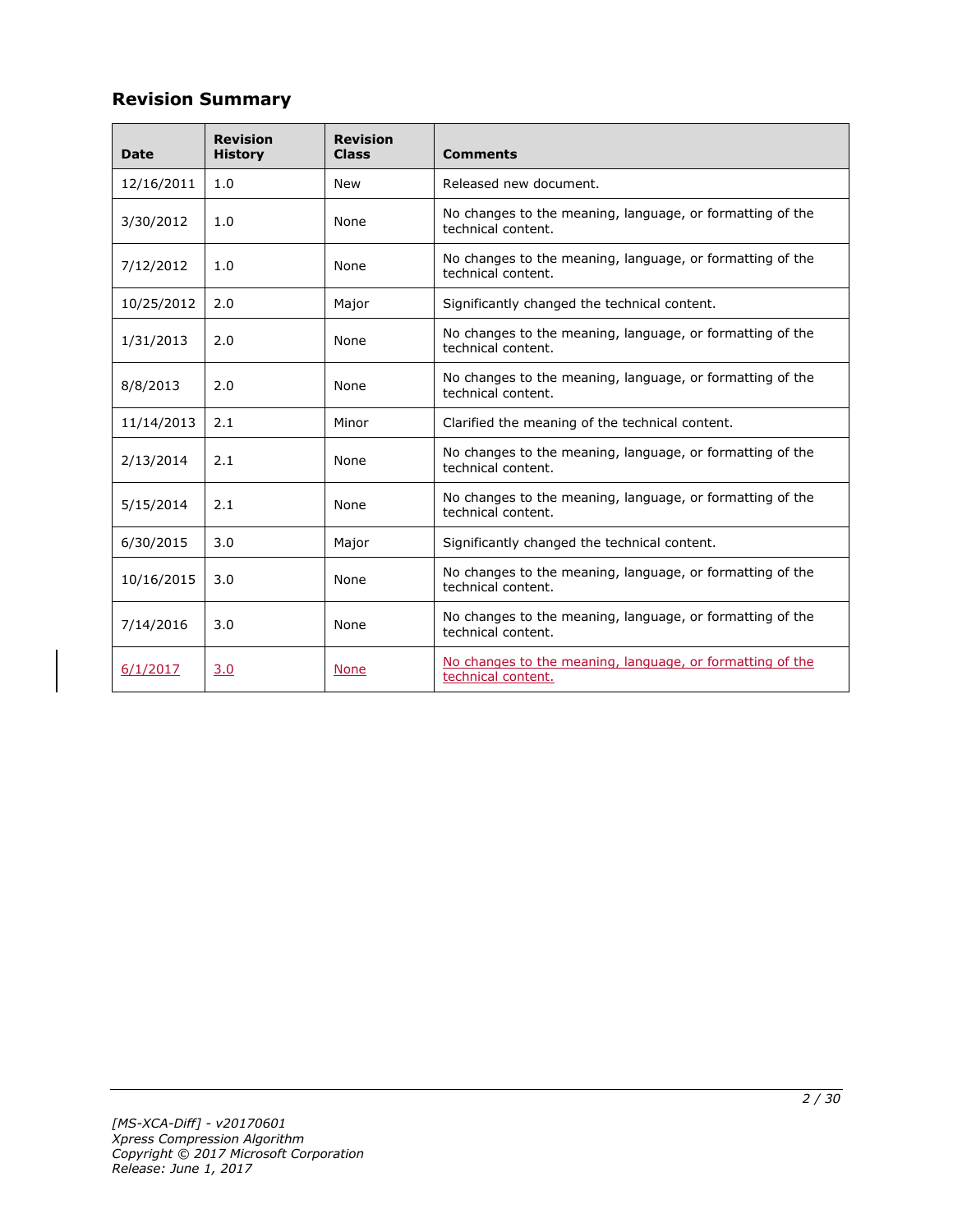# **Table of Contents**

| 1             |  |
|---------------|--|
| 1.1           |  |
| 1.2           |  |
| 1.2.1         |  |
| 1.2.2         |  |
| 1.3           |  |
| 1.4           |  |
| 1.5           |  |
| 1.6           |  |
| $\mathbf{2}$  |  |
| 2.1           |  |
| 2.1.1         |  |
| 2.1.2         |  |
| 2.1.3         |  |
| 2.1.4         |  |
| 2.1.4.1       |  |
| 2.1.4.2       |  |
| 2.1.4.3       |  |
|               |  |
| 2.2.1         |  |
| 2.2.2         |  |
| 2.2.3         |  |
| 2.2.4         |  |
| 2.3           |  |
| 2.3.1         |  |
| 2.3.2         |  |
| 2.3.3         |  |
| 2.3.4         |  |
| 2.4           |  |
| 2.4.1         |  |
| 2.4.2         |  |
| 2.4.3         |  |
| 2.4.4         |  |
| $2.5^{\circ}$ |  |
| 2.5.1         |  |
| 2.5.1.1       |  |
| 2.5.1.2       |  |
| 2.5.1.3       |  |
| 2.5.1.4       |  |
| 2.5.2         |  |
| 2.5.3         |  |
| 2.5.4         |  |
|               |  |
| 3.1           |  |
| 3.2           |  |
| 3.3           |  |
|               |  |
| 4.1           |  |
| 4.2           |  |
|               |  |
| 5             |  |
| 6             |  |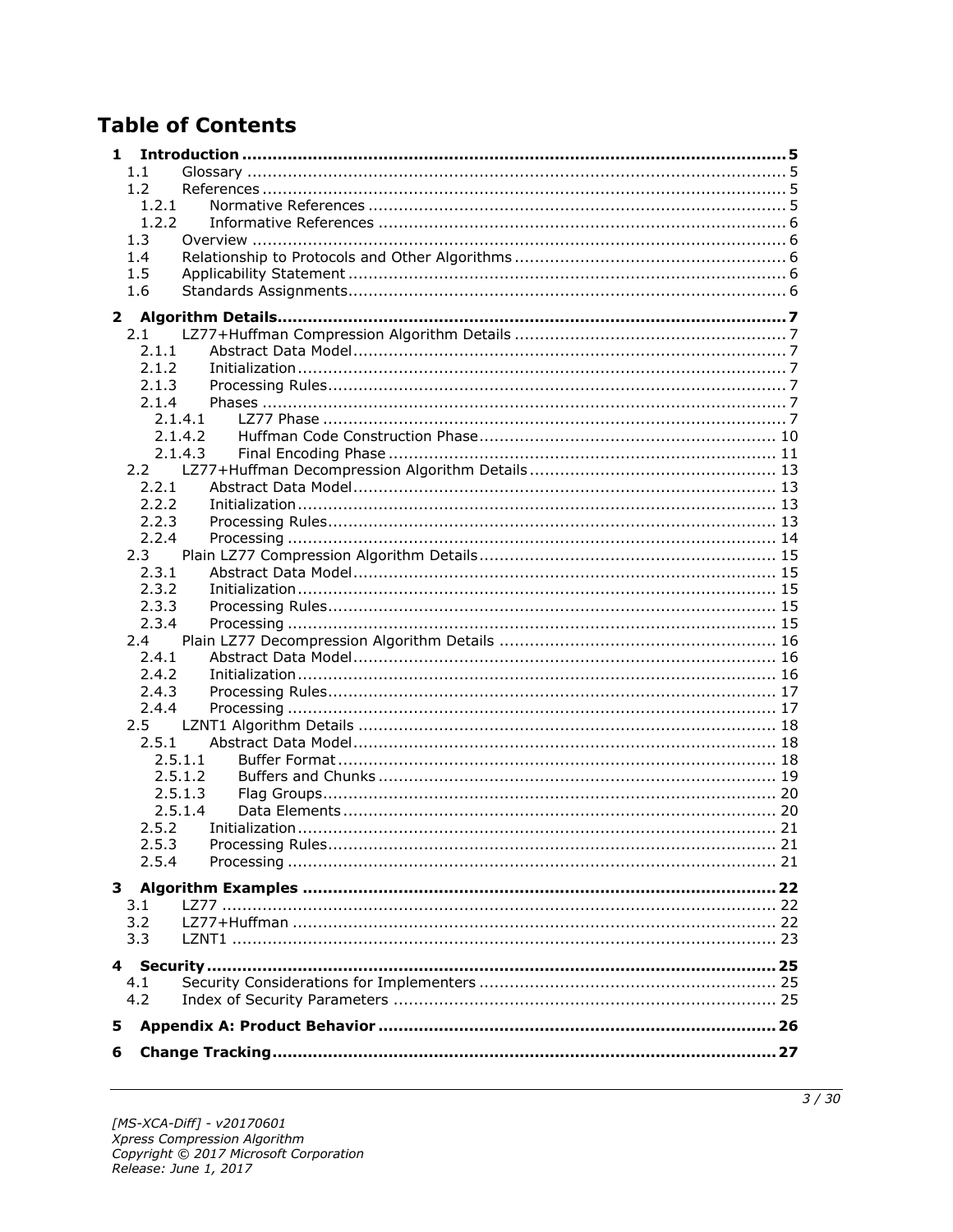| $\sim$ |  |
|--------|--|
|--------|--|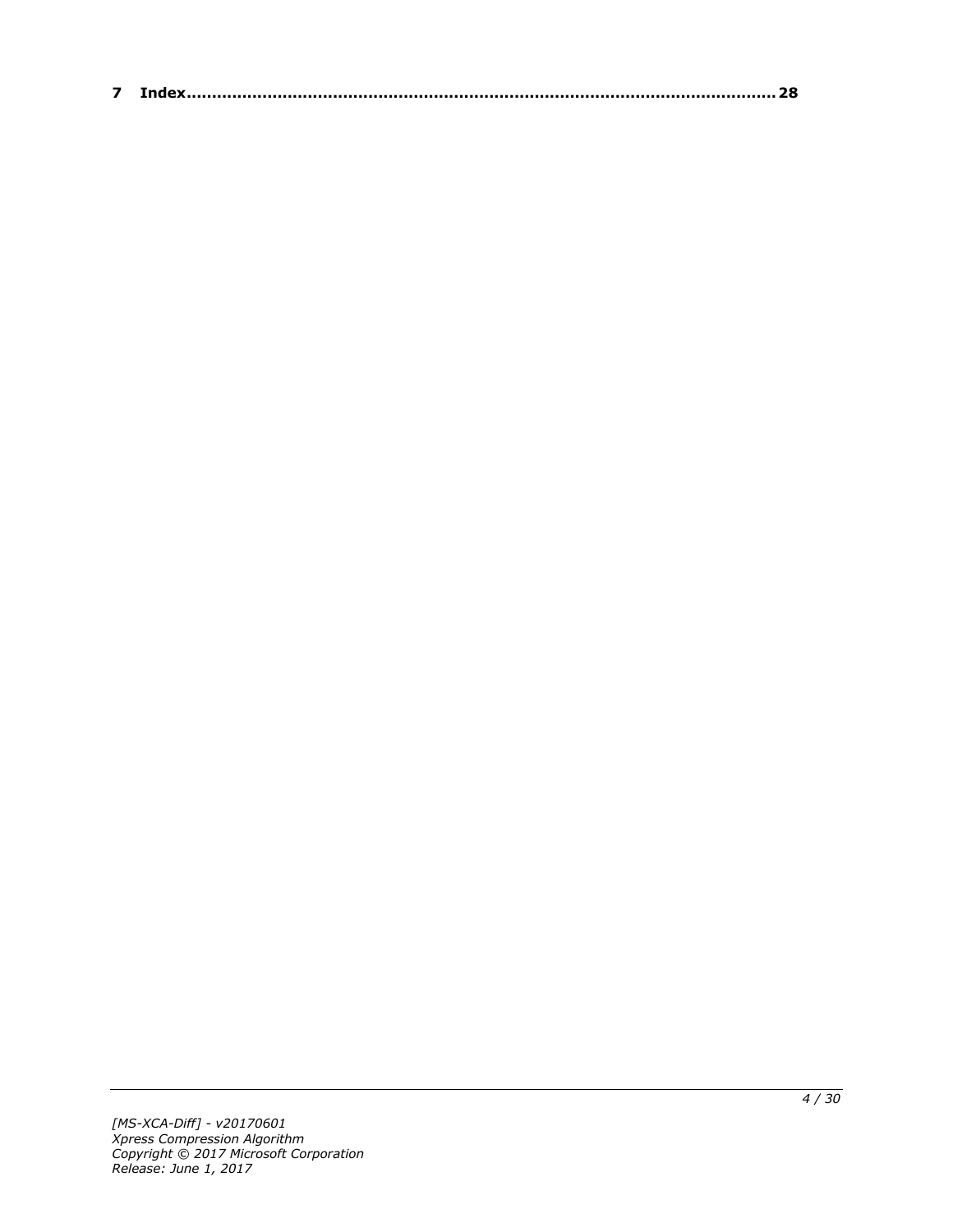# <span id="page-4-0"></span>**1 Introduction**

The Xpress Compression Algorithm has three variants, all designed for speed.

The fastest variant, Plain LZ77, implements the LZ77 algorithm ([UASDC]).

A slower variant, LZ77+Huffman, adds a Huffman encoding pass on the LZ77 data.

A third variant, LZNT1, implements LZ77 without the Huffman encoding pass of the second variant, but with an encoding process less complex than Plain LZ77.

Sections 1.6 and 2 of this specification are normative. All other sections and examples in this specification are informative.

### <span id="page-4-1"></span>**1.1 Glossary**

This document uses the following terms:

**Huffman alphabet**: A set of symbols used in Huffman encoding.

**Huffman code**: See "prefix code".

**Huffman codes**: A set of variable-length bit sequences for an alphabet of symbols. In order to provide compression, more frequent symbols are assigned shorter bit sequences. The bottomup Huffman construction process is optimal in the sense that the total length of the data is minimized, given the number of times each symbol occurs.

**Huffman symbol**: See "prefix code".

- **LZ77**: A general-purpose compression technique introduced by Lempel and Ziv in 1977. Byte sequences that are the same as previous sequences are replaced by a (length, distance) pair that unambiguously references the earlier sequence.
- **prefix code**: A type of code system, typically variable-length, having the prefix property, in that no valid code word in the system is a prefix of any other valid code word in the set.
- **MAY, SHOULD, MUST, SHOULD NOT, MUST NOT:** These terms (in all caps) are used as defined in [RFC2119]. All statements of optional behavior use either MAY, SHOULD, or SHOULD NOT.

#### <span id="page-4-2"></span>**1.2 References**

Links to a document in the Microsoft Open Specifications library point to the correct section in the most recently published version of the referenced document. However, because individual documents in the library are not updated at the same time, the section numbers in the documents may not match. You can confirm the correct section numbering by checking the Errata.

#### <span id="page-4-3"></span>**1.2.1 Normative References**

We conduct frequent surveys of the normative references to assure their continued availability. If you have any issue with finding a normative reference, please contact dochelp@microsoft.com. We will assist you in finding the relevant information.

[IEEE-MRC] Huffman, D.A., "A Method for the Construction of Minimum-Redundancy Codes", Proceedings of the IRE, vol. 40, pp. 1098-1101, September 1952, http://ieeexplore.ieee.org/xpls/abs\_all.jsp?arnumber=4051119&tag=1

[RFC2119] Bradner, S., "Key words for use in RFCs to Indicate Requirement Levels", BCP 14, RFC 2119, March 1997, http://www.rfc-editor.org/rfc/rfc2119.txt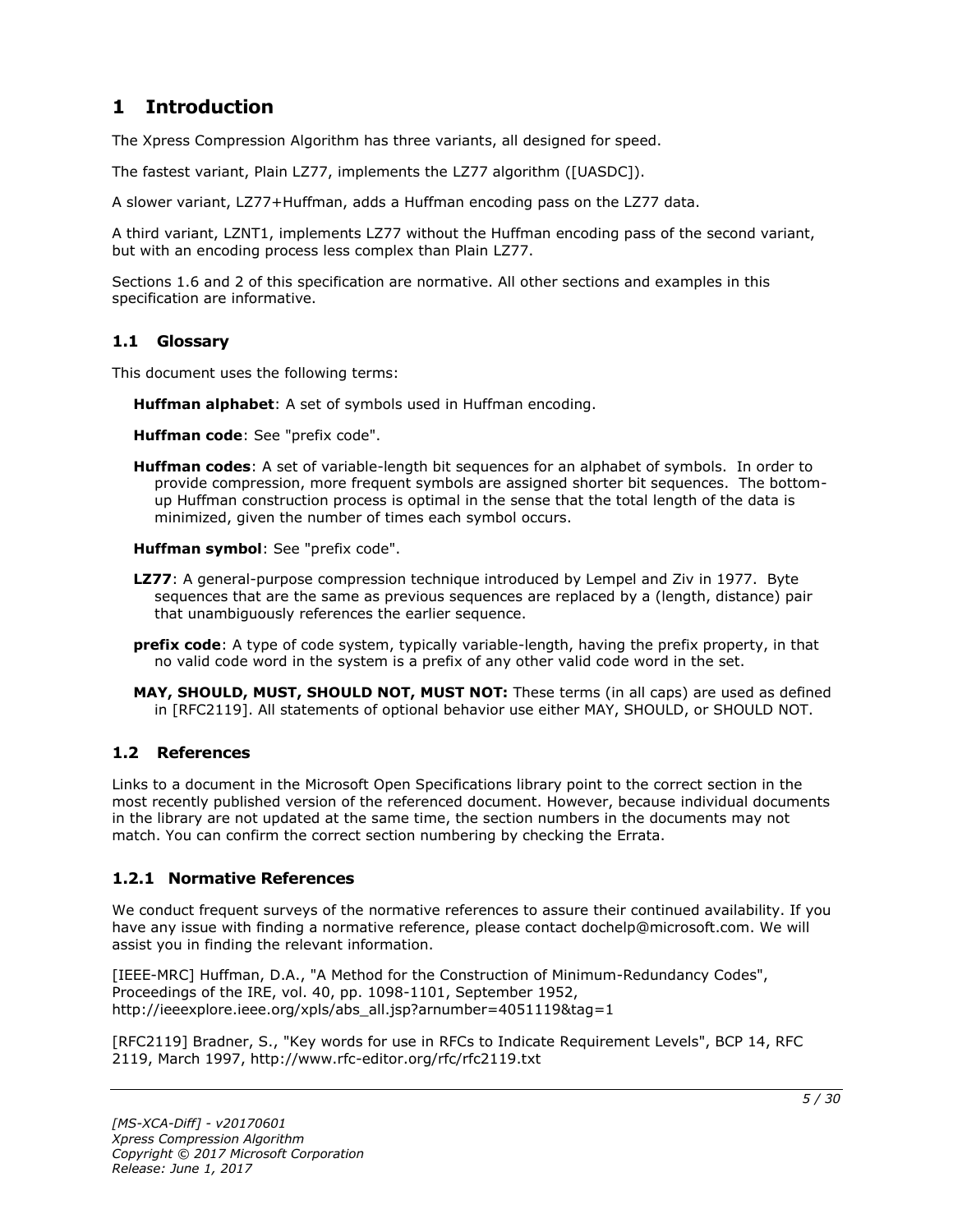[UASDC] Ziv, J. and Lempel, A., "A Universal Algorithm for Sequential Data Compression", May 1977, http://www.cs.duke.edu/courses/spring03/cps296.5/papers/ziv\_lempel\_1977\_universal\_algorithm.pdf

# <span id="page-5-0"></span>**1.2.2 Informative References**

None.

# <span id="page-5-1"></span>**1.3 Overview**

This algorithm efficiently compresses data that contain repeated byte sequences. It is not designed to compress image, audio, or video data. Between the trade-offs of compressed size and CPU cost, it heavily emphasizes low CPU cost.

# <span id="page-5-2"></span>**1.4 Relationship to Protocols and Other Algorithms**

This algorithm does not depend on any other algorithms or protocols. It is a compression method designed to have minimal CPU overhead for compression and decompression. A protocol that depends on this algorithm would typically need to transfer significant amounts of data that cannot be easily precompressed by another algorithm having a better compression ratio.

# <span id="page-5-3"></span>**1.5 Applicability Statement**

This algorithm is appropriate for any protocol that transfers large amounts of easily compressible textlike data, such as HTML, source code, or log files. Protocols use this algorithm to reduce the number of bits transferred.

### <span id="page-5-4"></span>**1.6 Standards Assignments**

None.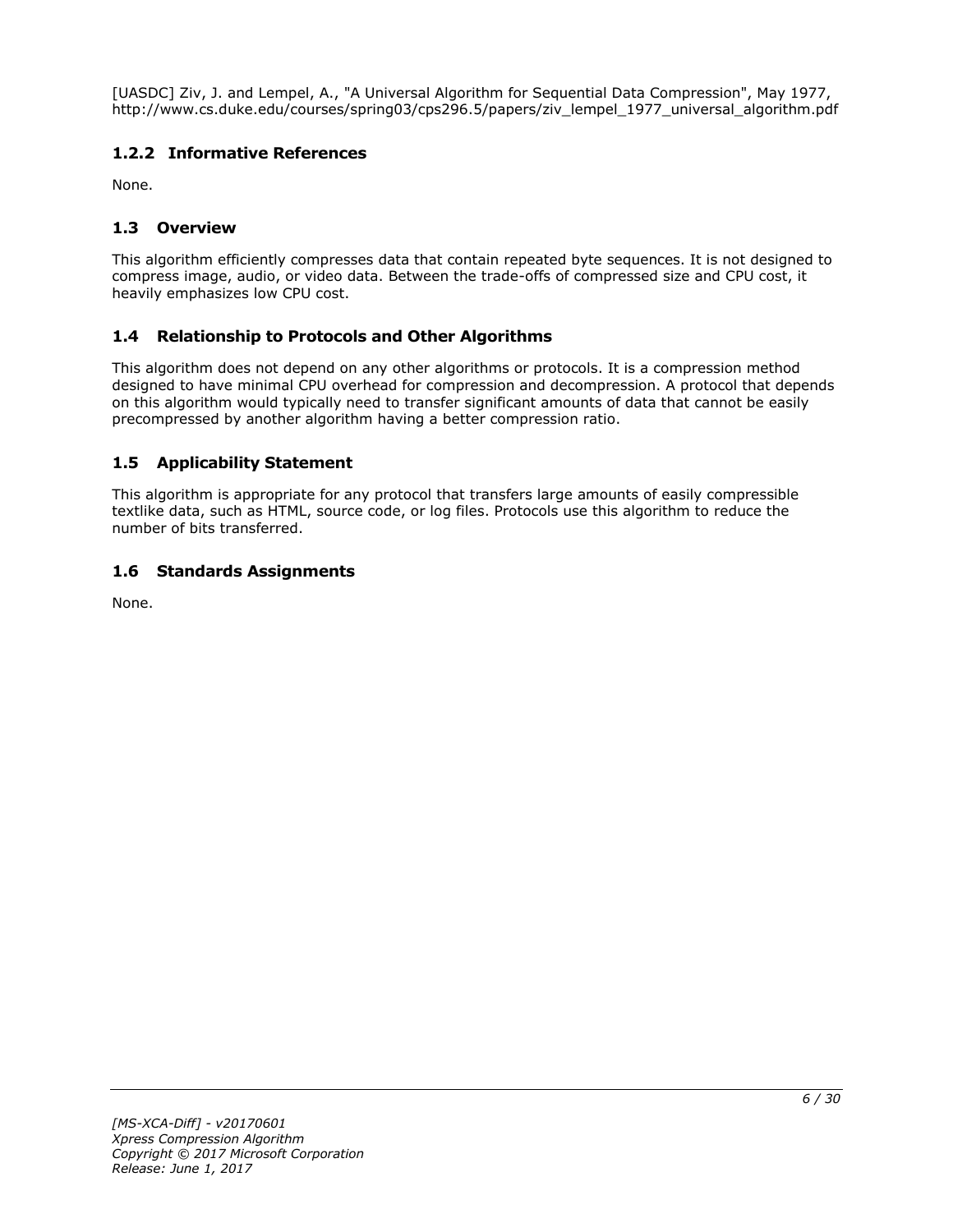# <span id="page-6-0"></span>**2 Algorithm Details**

# <span id="page-6-1"></span>**2.1 LZ77+Huffman Compression Algorithm Details**

The overall compression algorithm for the Huffman **[IEEE-MRC]** variant can be divided into three stages, which are performed in this order:

- 1. Perform **LZ77** (**[UASDC]**) compression to generate an intermediate compressed buffer.
- 2. Construct canonical **Huffman codes**.
- 3. Process the intermediate **LZ77** data, and re-encode it in a Huffman-based bit stream.

The algorithm cannot start Huffman encoding until it has computed the **Huffman codes**, and it cannot compute the **Huffman codes** until it knows the frequency of each symbol in the **Huffman alphabet**. To compute these frequencies, the algorithm first performs the **LZ77** phase. For efficiency, the algorithm SHOULD store the **LZ77** output so that the final phase does not have to recompute it.

The final compression format consists of two parts:

- The first 256 bytes indicate the bit length of each of the 512 **Huffman symbol**s (see prefix code).
- The remainder of the data is a sequence of **Huffman symbol**s, along with match lengths and distances.

The **Huffman alphabet** consists of 512 symbols, each with a numeric value in the range 0-511. The symbols 0-255 represent literal values that correspond to raw byte values as opposed to matches. The symbols 256-511 represent **matches** or **references** indicating that the next several bytes are the same as some bytes that previously occurred in the data. Each match consists of two encoded integers: a length and a distance. When the decoding method encounters a match symbol, the original data is reconstructed by copying <length> bytes from the position in its previously decompressed data of <[decompression cursor] – [match distance]>.

# <span id="page-6-2"></span>**2.1.1 Abstract Data Model**

None.

#### <span id="page-6-3"></span>**2.1.2 Initialization**

None.

# <span id="page-6-4"></span>**2.1.3 Processing Rules**

None.

# <span id="page-6-5"></span>**2.1.4 Phases**

# <span id="page-6-6"></span>**2.1.4.1 LZ77 Phase**

This phase processes each byte of the input data and produces two outputs: the intermediate **LZ77** (**[UASDC]**) encoding of flags, literals, and matches; and the frequency of each symbol in the **Huffman alphabet**.

The following flowchart shows how the **LZ77** phase works.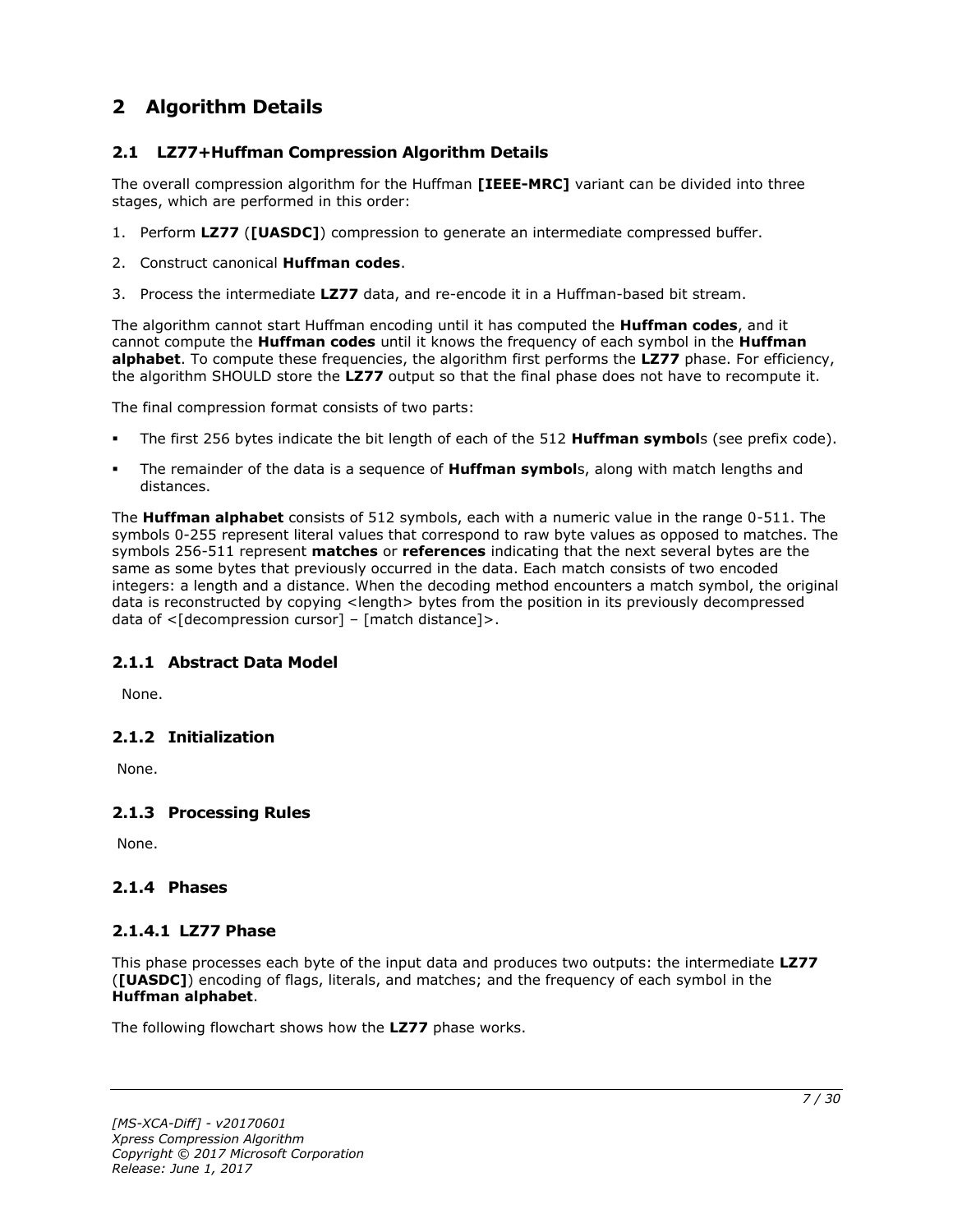

#### **Figure 1: LZ77 phase**

The **hash table** is an array of pointers to previous positions in the input buffer. It is used to find matches, as follows:

```
HashValue = HashThreeBytes(InputBuffer[CurrentPosition],
                            InputBuffer[CurrentPosition+1],
                            InputBuffer[CurrentPosition+2]);
PotentialMatch = HashTable[HashValue];
HashTable[HashValue] = CurrentPosition;
```
*[MS-XCA-Diff] - v20170601 Xpress Compression Algorithm Copyright © 2017 Microsoft Corporation Release: June 1, 2017*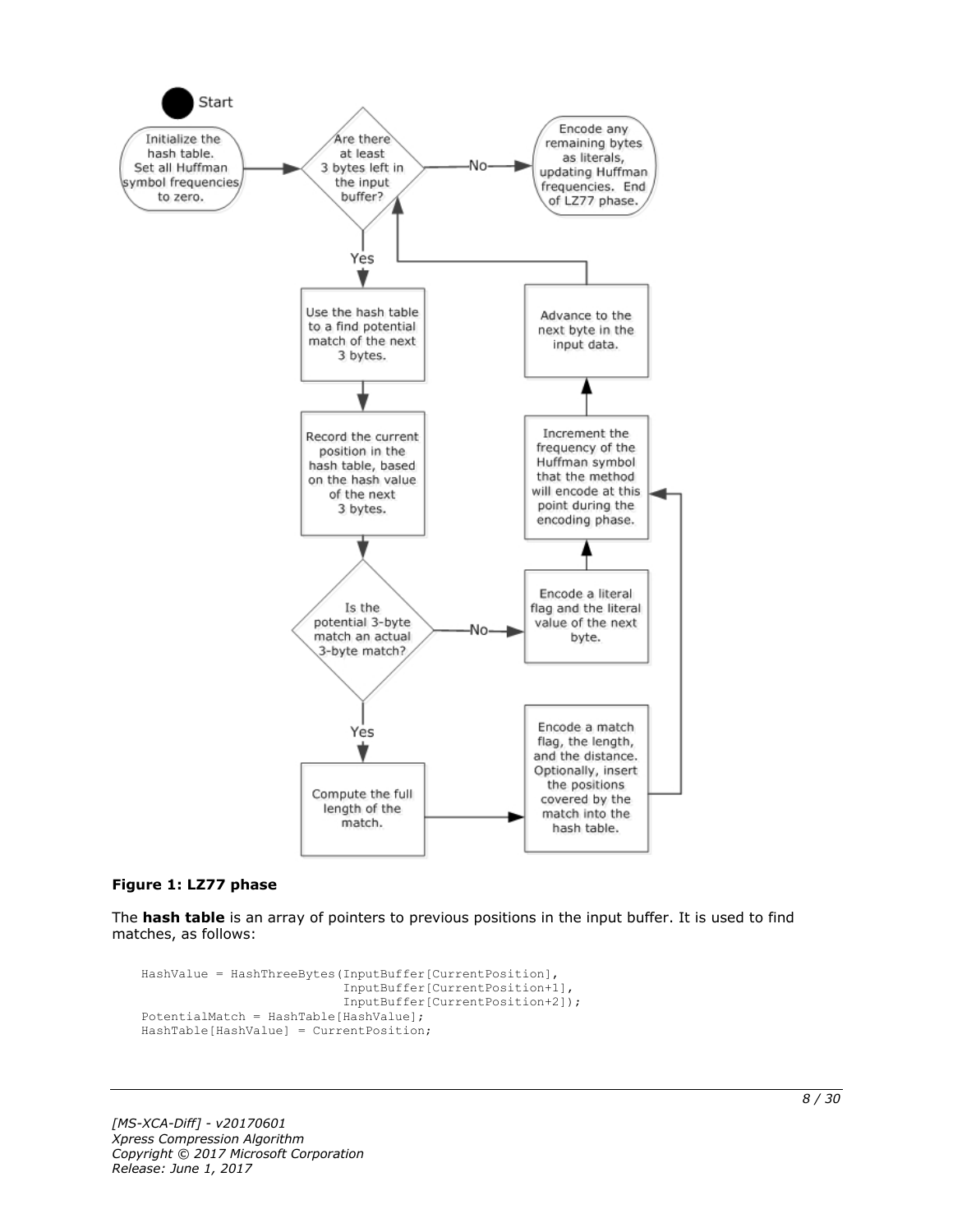The **HashThreeBytes** function SHOULD be quick to compute and provide a small number of collisions.

If the additional CPU cost is justified, the algorithm SHOULD be extended to search for longer matches than those provided by the basic **hash table**. This can be achieved with more **hash table**s, **tree**s, or a **chained hash table**. Finding longer matches generally results in smaller compressed data but requires more time for the compression method to execute.

The intermediate compression format that is produced in this phase SHOULD be designed for quick encoding and decoding, and it SHOULD be small enough to guarantee its fit in a temporary buffer that is only slightly larger than the input buffer. The algorithm will be more efficient if it is not necessary to check whether the temporary buffer has sufficient space.

The intermediate compression format SHOULD use bitmasks grouped in 32-bit values to represent the literal or match flags. Also, literal values SHOULD be stored as simple bytes in the intermediate stream. Matches SHOULD be encoded in sizes that are guaranteed to be less than or equal to their lengths.

For example, a 3-byte match could use 1 byte for its length and 2 bytes for its distance. Much longer matches SHOULD be encoded with a 2-byte distance and a special length value (such as 0xFF) indicating that the full length is encoded in the next 2 or 4 bytes.

During the **LZ77** phase, the algorithm SHOULD count the frequencies of the **Huffman symbol**s it will later encode. The **Huffman symbol** for each literal or match is computed in the following way.

- For literals, the Huffman symbol index is the value of the literal (ranging from 0 to 255, inclusive).
- For matches, the **Huffman symbol** is computed from the length and distance by using the following code, in which GetHighBit(Distance) is defined as the bit index of the highest set bit in the binary representation of the distance.

```
If (Lenqth - 3) < 15HuffmanSymbol = 256 + (Length - 3) + (16 * GetHighBit(Distance))Else
    HuffmanSymbol = 256 + 15 + (16 * \text{GetHighBit}(\text{Distance}))
```
Note that this definition assumes that *Distance* is greater than 0, and this is a valid assumption in this context.

| <b>Distance</b> | <b>Binary representation</b> | GetHighBit(Distance) |
|-----------------|------------------------------|----------------------|
|                 | 0001                         | 0                    |
|                 | 0010                         |                      |
| 5               | 0101                         | 2                    |
|                 | 0111                         |                      |

The following table provides examples of **GetHighBit** calculations.

The **GetHighBit** function SHOULD be efficiently computed with a precomputed 256-byte table.

```
If Distance < 256
    DistanceHighBit = PrecomputedHighBitTable[Distance]
Else (assuming Distance \langle (1 \langle 16))
    DistanceHighBit = 8 + PrecomputedHighBitTable[Distance >> 8]
```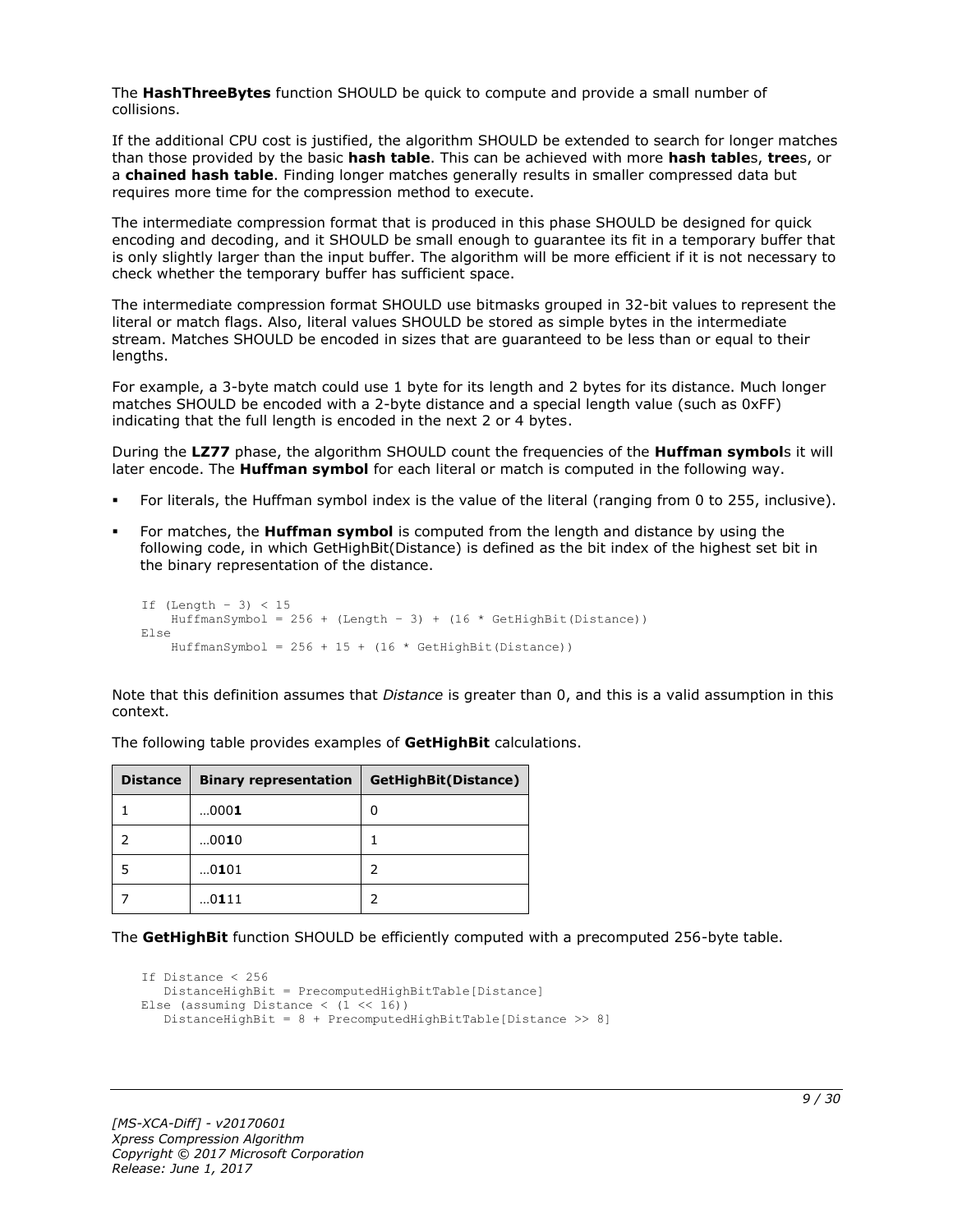# <span id="page-9-0"></span>**2.1.4.2 Huffman Code Construction Phase**

This phase computes canonical Huffman codes from the symbol counts generated by the LZ77 ([UASDC]) phase. For each of the 512 symbols in the Huffman alphabet, this phase computes the bit sequence that is used to encode the symbol. These codes are reconstructed by the decompression algorithm from the bit length of each symbol. The codes are canonical because they depend only on the bit length of the symbol, not the precise symbol count. This encoding saves space because bit lengths require fewer bits to store (4 bits per symbol) than exact counts (16 bits per symbol).

An additional requirement of this phase comes from the way the bit lengths are stored in the compressed data: each bit length is stored in 4 bits, so no bit length can be longer than 15 (a **length** of zero means that the symbol does not occur).

The following flowchart illustrates the length-limited canonical Huffman code construction method.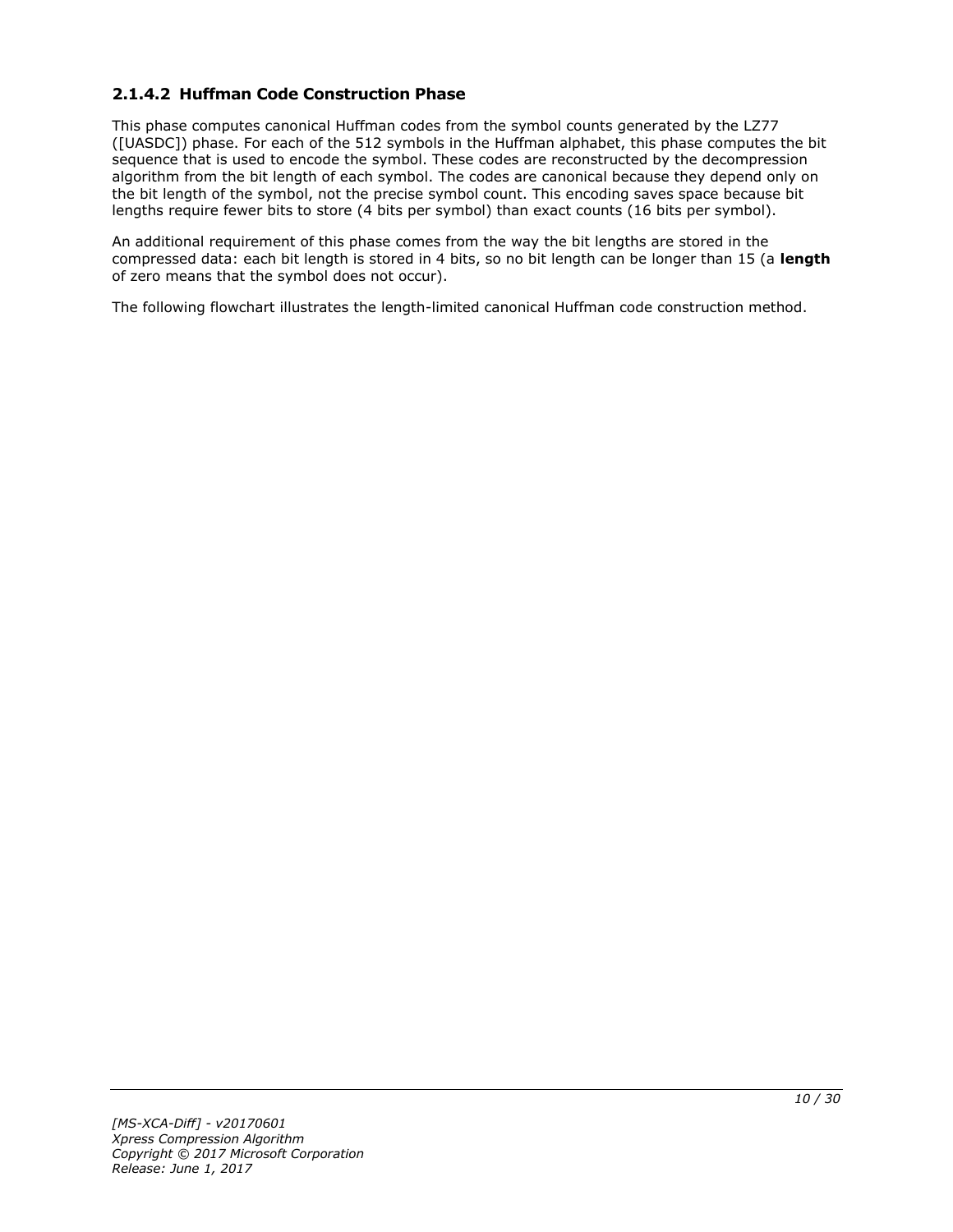

**Figure 2: Length-limited canonical Huffman code construction method.**

# <span id="page-10-0"></span>**2.1.4.3 Final Encoding Phase**

In the final encoding phase, the algorithm processes the intermediate encoding of literals and matches generated by the LZ77 ([UASDC]) phase. It re-encodes each literal and match using the canonical Huffman codes, but first it encodes the Huffman symbol bit lengths.

Each symbol bit length is encoded with 4 bits. Bit lengths for even-valued symbols are stored in the lower 4 bits of the bytes, whereas bit lengths for odd-valued symbols are stored in the higher 4 bits.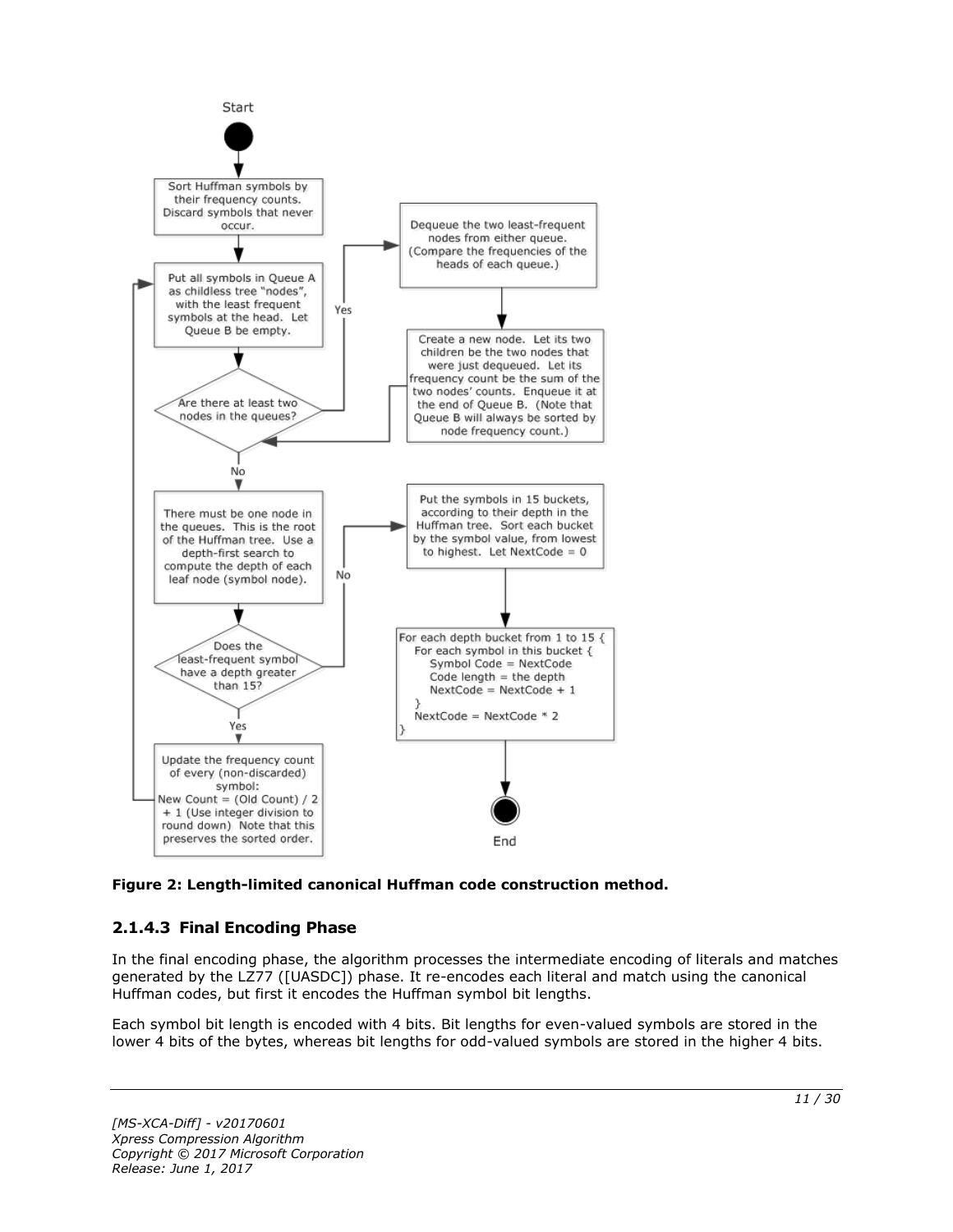For example, if the bit lengths of symbols 0, 1, 2, and 3 were 5, 6, 7, and 8, respectively, the first 2 bytes of the output buffer would be  $0 \times 65$  0x87. The Huffman [IEEE-MRC] construction process guarantees that each bit length fits in 4 bits. Symbols that are never used, and therefore have no Huffman code, have the special value of zero.

Because there are 512 Huffman symbols, and the format stores two lengths per byte, this part of the output data will always be exactly 256 bytes.

Following the 256-byte table, the format encodes the sequence of literals and matches. Literals are distinguished from matches by the value of the Huffman symbol: symbol values less than 256 are literals, whereas symbols greater than 255 are matches. Most matches require more bits to fully encode the distance and the length.

As explained in section 2.1.4.1, the match symbol value encodes the length of the match (up to 17) and the bit index of the highest set bit in the distance. If this bit index is, for example, 3, the decompression function can determine that the distance is at least 1000 (1000 binary, or 8 decimal) and at most 1111 (1111 binary, or 15 decimal). It can also compute that 3 more bits of information are required to determine the exact distance. Therefore, the encoder encodes the lower 3 bits of the distance directly in the output bit stream (which is also used to encode the variable-length Huffman codes). In general, the encoder explicitly encodes the lower <GetHighBit(Distance) > bits immediately following the match's Huffman symbol.

The encoder is required to process match lengths longer than 17. If the length is less than 18, the decoder can determine it directly from the match symbol by taking the lower 4 bits and adding 3. A lower-four-bits value of 15 is a special case that means the length is at least 18, and the full length is encoded with more bits. Unlike the extra-distance bits, the extra-length bits are not encoded seamlessly in the **Huffman** bit stream. Longer lengths are encoded with an extra byte in the output, and if that is not enough, an additional 2 bytes. The location of these extra bytes is such that, if the decompression function reads the **Huffman** bit stream in 2-byte chunks, these extra bytes are the next bytes that the decompression function will read.

Some implementations of the decompression algorithm expect an extra symbol to mark the end of the data. For example, certain implementations fail during decompression if the Huffman symbol 256 is not found after the actual data. For this reason, the encoding algorithm appends this symbol and increments the count of symbol 256 before the Huffman codes are constructed.

Note that match distances cannot be larger than 65,535, and match lengths cannot be longer than 65,538. The LZ77 phase is implemented to ensure that match lengths and distances do not exceed these values.

The following pseudocode demonstrates the encoding method.

```
Write the 256-byte table of symbol bit lengths
While there are more literals or matches to encode
      If the next thing is a literal
         WriteBits(SymbolLength[LiteralValue], SymbolCode[LiteralValue])
   Else // the next thing is a match
         Extract the length and distance of the match
        MatchSymbolValue = 256 + min(Length - 3, 15) + (16 * GetHighBit(Distance))
         WriteBits(SymbolLength[MatchSymbolValue], SymbolCode[MatchSymbolValue])
        If (Length - 3) \geq 15
            WriteByte(min(Length - 3 - 15, 255))
            If (Length - 3 - 15) >= 255
                WriteTwoBytes(Length – 3)
         WriteBits(GetHighBit(Distance), Distance – (1 << GetHighBit(Distance)))
WriteBits(SymbolLength[256], SymbolCode[256])
FlushBits()
```
The **WriteBits**, **WriteByte**, **WriteTwoBytes**, and **FlushBits** functions implicitly use five variables, which are initialized as follows: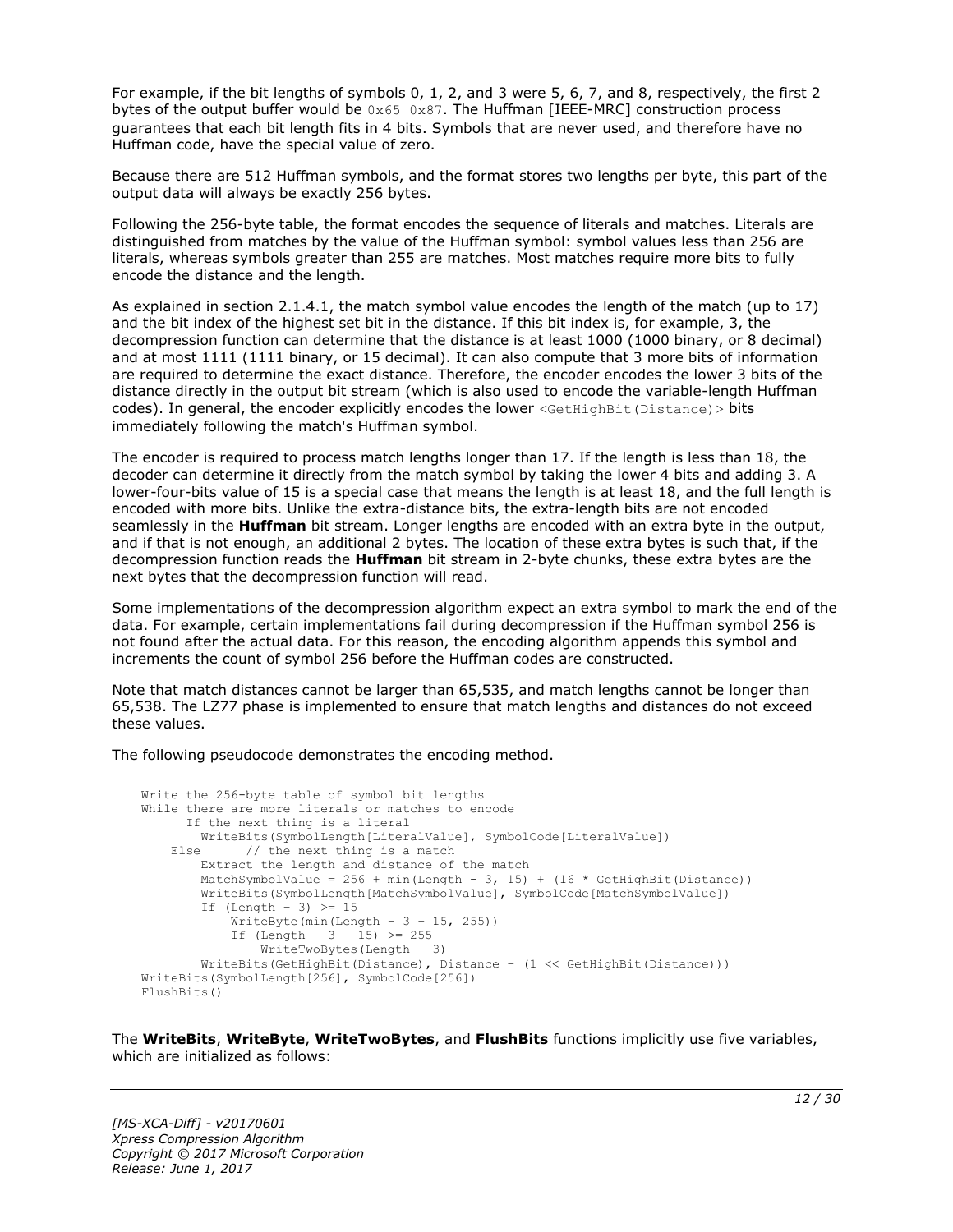```
FreeBits = 16
NextWord = 0
OutputPosition1 = OutputBufferPointer + 256
OutputPosition2 = OutputBufferPointer + 258 
OutputPosition = OutputBufferPointer + 260
```
The following pseudocode shows the implementation of the functions. Note that a complete implementation must also include bounds checks to ensure that nothing is written beyond the output buffer.

```
WriteBits (NumberOfBitsToWrite, BitsToWrite)
     If FreeBits >= NumberOfBitsToWrite
         FreeBits = FreeBits – NumberOfBitsToWrite
         NextWord = (NextWord << NumberOfBitsToWrite) + BitsToWrite
     Else
         NextWord = (NextWord << FreeBits)
         NextWord = NextWord + (BitsToWrite >> (NumberOfBitsToWrite – FreeBits))
         FreeBits = FreeBits – NumberOfBitsToWrite
         Write (NextWord & 0xFF) to OutputPosition1
         Write (NextWord >> 8) to OutputPosition1 + 1
         OutputPosition1 = OutputPosition2
        OutputPosition2 = OutputPosition
         Advance OutputPosition by 2 bytes
         FreeBits = FreeBits + 16
         NextWord = BitsToWrite
End
WriteByte (ByteToWrite)
    Write ByteToWrite to OutputPosition
     Advance OutputPosition by 1 byte
End
WriteTwoBytes (BytesToWrite)
     Write (BytesToWrite & 0xFF) to OutputPosition
     Write (BytesToWrite >> 8) to OutputPosition + 1
     Advance OutputPosition by 2 bytes
End
FlushBits ()
     NextWord <<= FreeBits
     Write (NextWord & 0xFF) to OutputPosition1
     Write (NextWord >> 8) to OutputPosition1 + 1
       Write a 16-bit value of zero to OutputPosition2
     The final compressed size is the value of OutputPosition
End
```
#### <span id="page-12-0"></span>**2.2 LZ77+Huffman Decompression Algorithm Details**

#### <span id="page-12-1"></span>**2.2.1 Abstract Data Model**

None.

# <span id="page-12-2"></span>**2.2.2 Initialization**

None.

# <span id="page-12-3"></span>**2.2.3 Processing Rules**

None.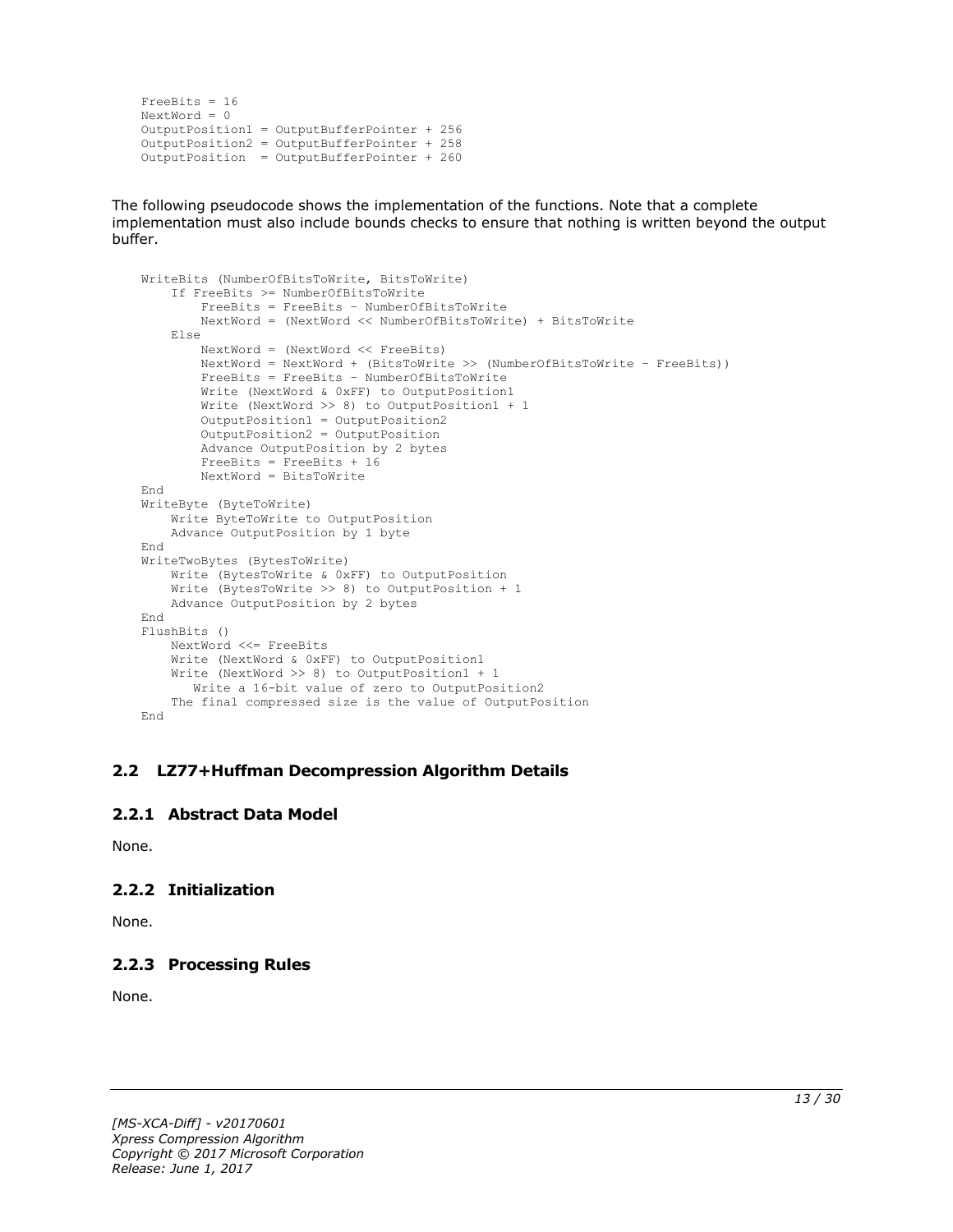#### <span id="page-13-0"></span>**2.2.4 Processing**

The decompression algorithm uses the 256-byte Huffman table to reconstruct the canonical Huffman [IEEE-MRC] representations of each symbol. Next, the Huffman stream of LZ77 ([UASDC]) literals and matches is decoded to reproduce the original data.

The following method can be used to construct a decoding table. The decoding table will have 2^15 entries because 15 is the maximum bit length permitted by the Xpress Compression Algorithm for a Huffman code. If a symbol has a bit length of X, it has  $2^(15 - X)$  entries in the table that point to its value. The order of symbols in the table is sorted by bit length (from low to high), and then by symbol value (from low to high). These requirements represent the agreement of canonicalness with the compression end of the algorithm. The following pseudocode shows the table construction method:

```
CurrentTableEntry = 0
For BitLength = 1 to 15
   For Symbol = 0 to 511
         If the encoded bit length of Symbol equals BitLength
            EntryCount = (1 \ll (15 - \text{BitLength})) Repeat EntryCount times
                 If CurrentTableEntry >= 2^15
                     The compressed data is not valid. Return with error.
                 DecodingTable[CurrentTableEntry] = Symbol
                CurrentTableEntry = CurrentTableEntry + 1
If CurrentTableEntry does not equal 2^15
     The compressed data is not valid. Return with error.
```
A valid implementation MUST use a method that provides results equivalent to those of the preceding table-based method to construct a data structure for decoding canonical Huffman codes. An implementation MAY use this simple table-based method, but SHOULD use a faster method.

The compression stream is designed to be read in (mostly) 16-bit chunks, with a 32-bit register maintaining at least the next 16 bits of input. This strategy allows the code to seamlessly handle the bytes for long match lengths, which would otherwise be awkward. The following pseudocode demonstrates this method.

```
Build the decoding table
CurrentPosition = 256 // start at the end of the Huffman table
NextBits = Read16Bits(InputBuffer + CurrentPosition)
CurrentPosition += 2
NextBits <<= 16
NextBits |= Read16Bits(InputBuffer + CurrentPosition)
CurrentPosition += 2
ExtraBits = 16
Loop until a terminating condition
    Next15Bits = NextBits >> (32 - 15)
     HuffmanSymbol = DecodingTable[Next15Bits]
     HuffmanSymbolBitLength = the bit length of HuffmanSymbol, from the table in
                              the input buffer
     NextBits <<= HuffmanSymbolBitLength
     ExtraBits -= HuffmanSymbolBitLength
     If ExtraBits < 0
         NextBits |= Read16Bits(InputBuffer + CurrentPosition) << (-ExtraBits)
        ExtraBits += 16 CurrentPosition += 2
     If HuffmanSymbol < 256
        Output the byte value HuffmanSymbol to the output stream.
     Else If HuffmanSymbol == 256 and
             the entire input buffer has been read and
             the expected decompressed size has been written to the output buffer
         Decompression is complete. Return with success.
     Else
         HuffmanSymbol = HuffmanSymbol - 256
         MatchLength = HuffmanSymbol mod 16
```
*[MS-XCA-Diff] - v20170601 Xpress Compression Algorithm Copyright © 2017 Microsoft Corporation Release: June 1, 2017*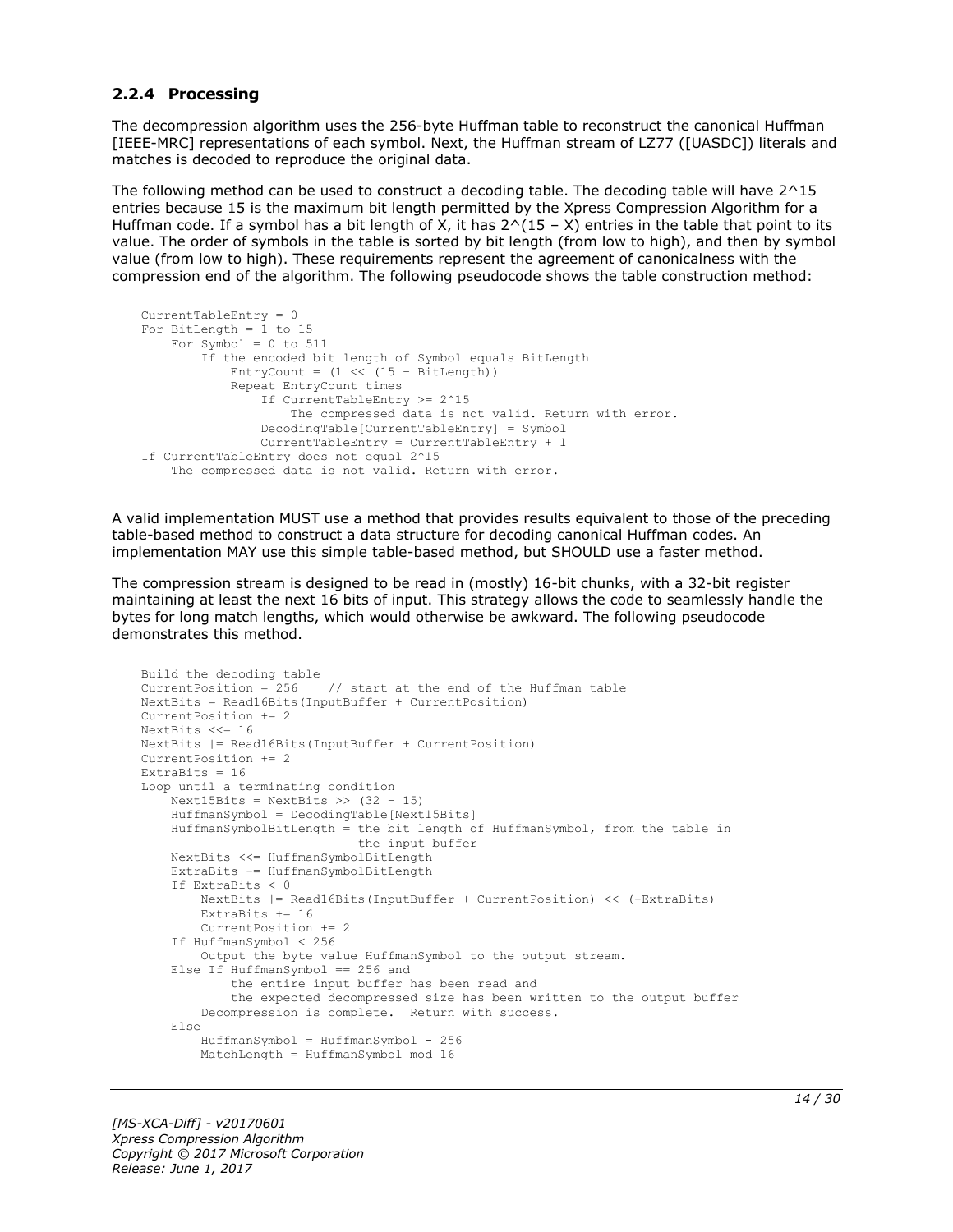```
 MatchOffsetBitLength = HuffmanSymbol / 16
 If MatchLength == 15
    MatchLength = ReadByte(InputBuffer + CurrentPosition)
     CurrentPosition += 1
     If MatchLength == 255
        MatchLength = Read16Bits(InputBuffer + CurrentPosition)
         CurrentPosition += 2
        If MatchLength < 15
             The compressed data is invalid. Return error.
        MatchLength = MatchLength - 15
     MatchLength = MatchLength + 15
 MatchLength = MatchLength + 3
MatchOffset = NextBits >> (32 - \text{MatchOffsetBitLength}) MatchOffset += (1 << MatchOffsetBitLength)
 NextBits <<= MatchOffsetBitLength
 ExtraBits -= MatchOffsetBitLength
 If ExtraBits < 0
   Read the next 2 bytes the same as the preceding (ExtraBits \leq 0) case
For i = 0 to MatchLength - 1
     Output OutputBuffer[CurrentOutputPosition – MatchOffset + i]
```
An implementation MUST also generate an error indicating that the compressed data is not valid in the event of an improper memory access outside the buffer.

Note that the match-copying loop copies 1 byte at a time and cannot use the standard library functions **memcpy** or **memove**. A sequence of bytes such as aaaaaa can be encoded like this: [literal: "a"][match: offset=1, length=5]. In other words, the match length can be greater than the match offset, and this necessitates the 1-byte-at-a-time copying strategy.

### <span id="page-14-0"></span>**2.3 Plain LZ77 Compression Algorithm Details**

#### <span id="page-14-1"></span>**2.3.1 Abstract Data Model**

None.

#### <span id="page-14-2"></span>**2.3.2 Initialization**

None.

#### <span id="page-14-3"></span>**2.3.3 Processing Rules**

None.

#### <span id="page-14-4"></span>**2.3.4 Processing**

The fastest variant of the Xpress Compression Algorithm avoids the cost of the Huffman[IEEE-MRC] pass by encoding the LZ77 [UASDC] literals and matches in a simple way. The encoding process is similar to the method described in section 2.1.4.1, with the key difference that the largest match offset it can encode is 8192 instead of the 65535 limit of the Huffman format. The literal or match flags are encoded in 32-bit chunks. Literals are encoded with a simple byte value. Matches are encoded with a 16-bit value, where the high 13 bits represent the offset and the low 3 bits represent the length. Long lengths are encoded with an additional 4 bits, then 8 bits, and then 16 bits. The following pseudocode provides an outline of the encoding method.

```
Flags = 0 // this is a 32-bit integer value
FlaqCount = 0FlagOutputPosition = 0
OutputPosition = 4
InputPosition = 0
```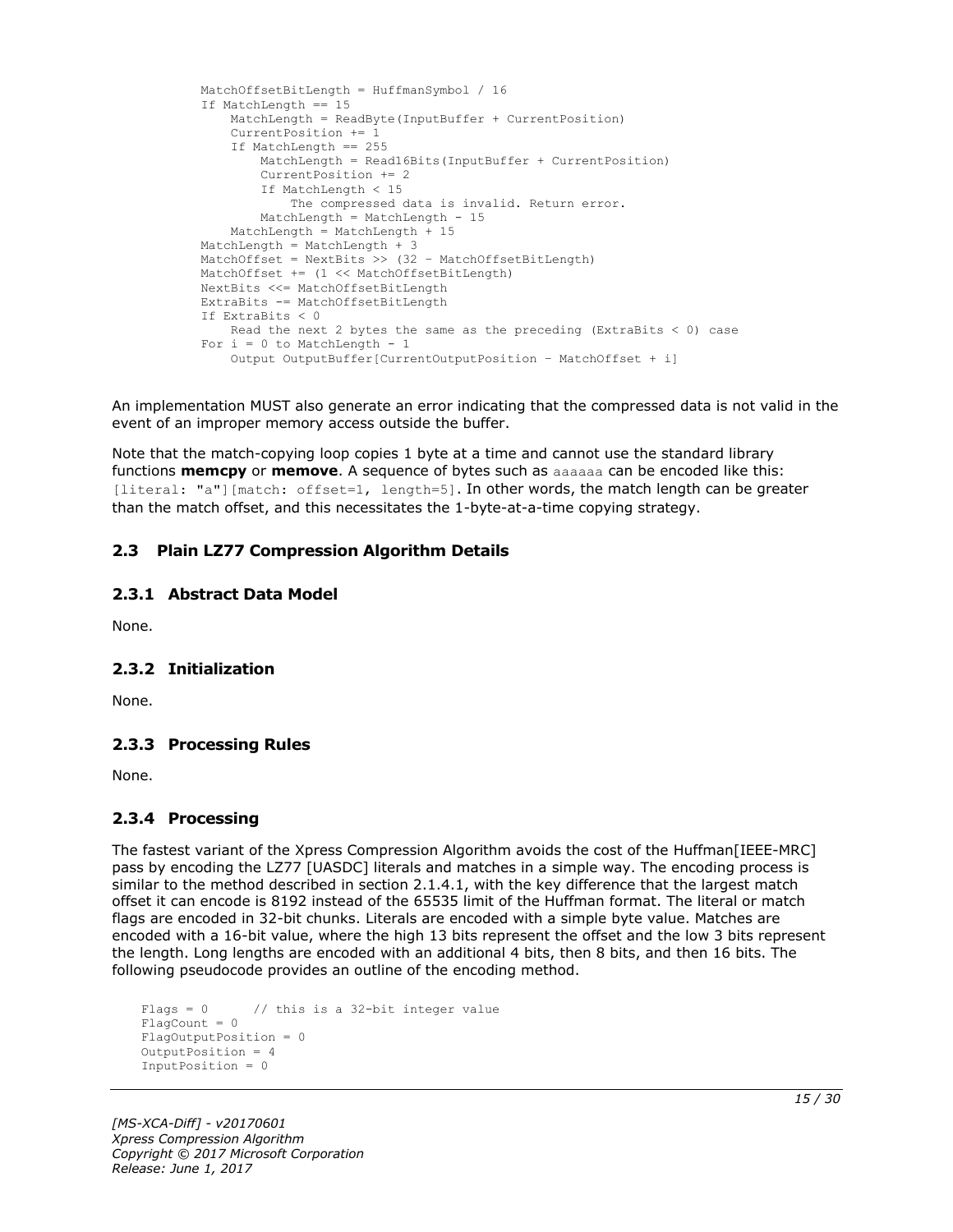```
LastLengthHalfByte = 0
While InputPosition has not reached the end of the input buffer
     Try to find a match with a length of at least 3 (see section 2.1.4.1)
    The match must be within the last 8,192 bytes (MatchOffset \leq 2^13)
     If no match was found or InputPosition + 2 is beyond the input buffer
         Copy 1 byte from InputPosition to OutputPosition. Advance both.
        Flags <<= 1FlagCount = FlagCount + 1
         If FlagCount == 32
             Write the 32-bit value Flags to FlagOutputPosition
            Fla<sub>q</sub>Count = 0 FlagOutputPosition = OutputPosition
             OutputPosition += 4
     Else // a valid match was found
         Let MatchLength and MatchOffset describe the match
         MatchLength = MatchLength – 3
         MatchOffset = MatchOffset – 1
         MatchOffset <<= 3
         MatchOffset |= min(MatchLength, 7)
         Write the 16-bit value MatchOffset to OutputPosition
         OutputPosition += 2
         If MatchLength >= 7
             MatchLength -= 7
             If LastLengthHalfByte == 0
                 LastLengthHalfByte = OutputPosition
                 Write the byte value min(MatchLength, 15) to OutputPosition
                OutputPosition += 1
             Else
                 OutputBuffer[LastLengthHalfByte] |= min(15, MatchLength) << 4
                LastLengthHalfByte = 0 If MatchLength >= 15
                 MatchLength -= 15
                 Write the byte value min(MatchLength, 255) to OutputPosition
                 OutputPosition += 1
                 If MatchLength >= 255
                     MatchLength += 15 + 7
                    Write the 2-byte value MatchLength to OutputPosition
                     OutputPosition += 2
        Flags = (Flags << 1) | 1
         FlagCount = FlagCount + 1
        If FlagCount == 32 Write the 32-bit value Flags to FlagOutputPosition
            FlaqCount = 0 FlagOutputPosition = OutputPosition
             OutputPosition += 4
         Advance InputPosition to the first byte that was not in the match
Endwhile
Flags <<= (32 – FlagCount)
Flags |= (1 \lt\lt (32 - \text{FlagCount})) - 1Write the 32-bit value Flags to FlagOutputPosition
The final compressed size is the value of OutputPosition
```
# <span id="page-15-0"></span>**2.4 Plain LZ77 Decompression Algorithm Details**

#### <span id="page-15-1"></span>**2.4.1 Abstract Data Model**

None.

# <span id="page-15-2"></span>**2.4.2 Initialization**

None.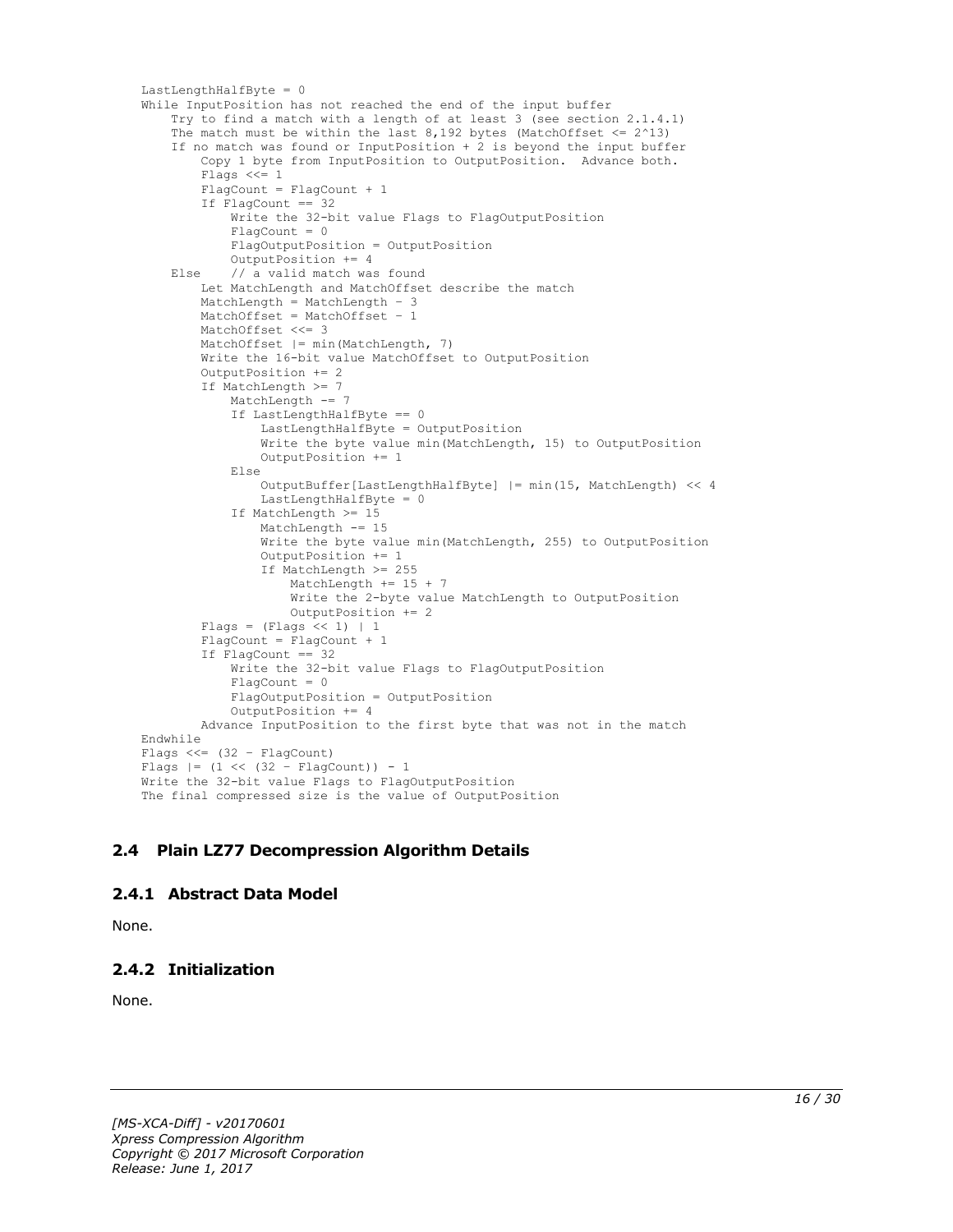#### <span id="page-16-0"></span>**2.4.3 Processing Rules**

None.

#### <span id="page-16-1"></span>**2.4.4 Processing**

This section provides the decompression method corresponding to the compression method that is described in section 2.3. The basic structure is to decode each flag, which indicates whether the next item is a literal or a match. Literals are copied directly from the input buffer to the output buffer. Matches are decoded into a (length, offset) pair that is used to copy data from earlier in the output buffer. If the code that follows reads or writes outside the provided buffers at any time, an implementation MUST return an error indicating that the compressed buffer is invalid. Note that the match-copying loop copies 1 byte at a time and cannot use the standard library functions **memcpy** or **memmove**. A sequence of bytes such as aaaaaa can be encoded as follows:

```
[literal: "a"][match: offset=1, length=5]
```
The **match length** can be greater than the **match offset**, and this necessitates the 1-byte-at-a-time copying strategy shown in the following pseudocode.

```
BufferedFlags = 0
BufferedFlagCount = 0
InputPosition = 0
OutputPosition = 0
LastLengthHalfByte = 0
Loop until break instruction or error
     If BufferedFlagCount == 0
         BufferedFlags = read 4 bytes at InputPosition
         InputPosition += 4
         BufferedFlagCount = 32
     BufferedFlagCount = BufferedFlagCount – 1
     If (BufferedFlags & (1 << BufferedFlagCount)) == 0
         Copy 1 byte from InputPosition to OutputPosition. Advance both.
     Else
         If InputPosition == InputBufferSize
             Decompression is complete. Return with success.
         MatchBytes = read 2 bytes from InputPosition
         InputPosition += 2
         MatchLength = MatchBytes mod 8
        MatchOffset = (MatchBytes / 8) + 1 If MatchLength == 7
             If LastLengthHalfByte == 0
                 MatchLength = read 1 byte from InputPosition
                MatchLength = MatchLength mod 16
                 LastLengthHalfByte = InputPosition
                InputPosition += 1
             Else
                 MatchLength = read 1 byte from LastLengthHalfByte position
                MatchLength = MatchLength / 16
                 LastLengthHalfByte = 0
             If MatchLength == 15
                 MatchLength = read 1 byte from InputPosition
                 InputPosition += 1
                 If MatchLength == 255
                     MatchLength = read 2 bytes from InputPosition
                     InputPosition += 2
                     If MatchLength < 15 + 7
                       Return error.
                    MatchLength == (15 + 7)
                MathLength += 15 MatchLength += 7
         MatchLength += 3
        For i = 0 to MatchLength - 1
```
*[MS-XCA-Diff] - v20170601 Xpress Compression Algorithm Copyright © 2017 Microsoft Corporation Release: June 1, 2017*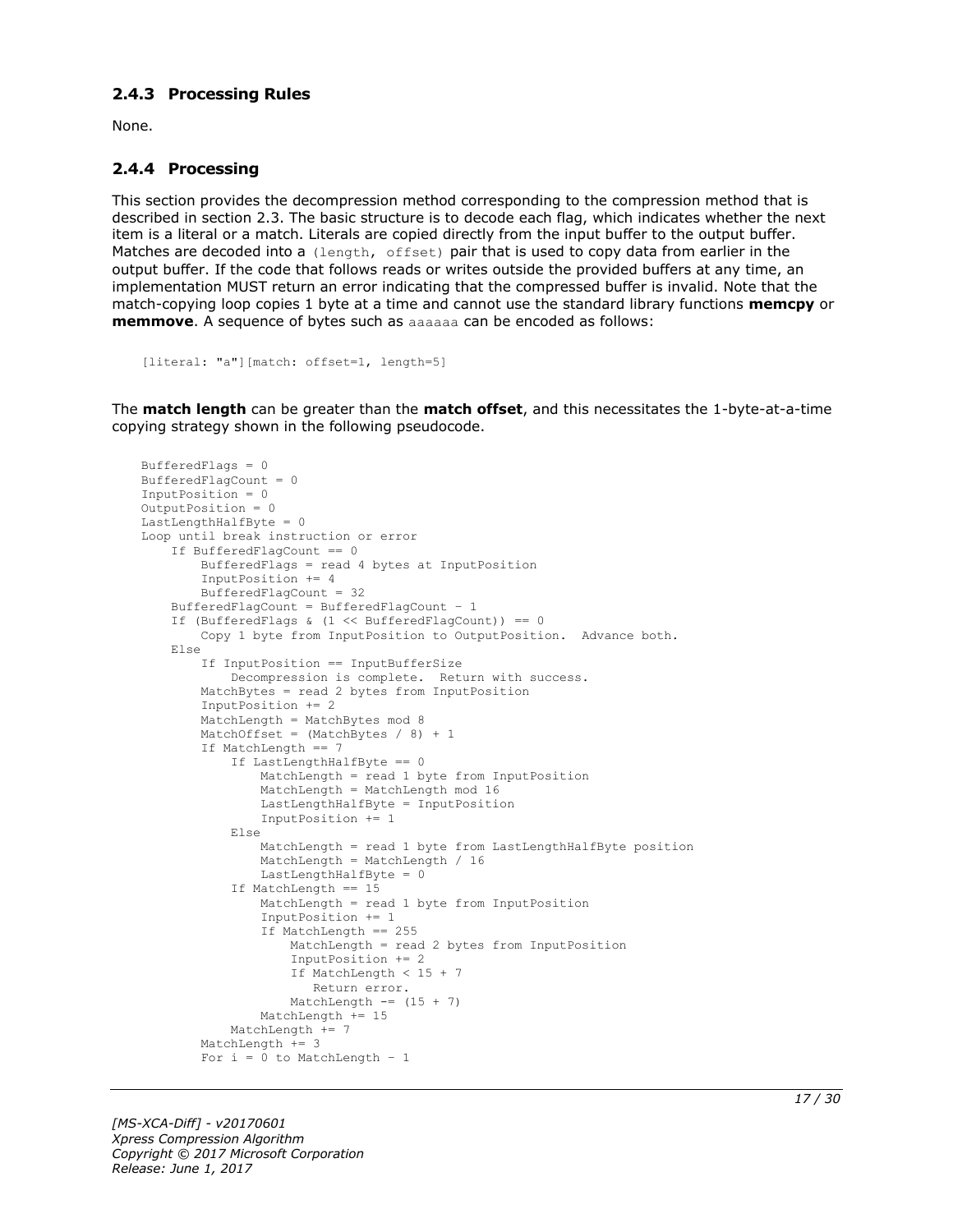#### <span id="page-17-0"></span>**2.5 LZNT1 Algorithm Details**

The LZNT1 algorithm employs a grammar common to LZ77 variants, making use of LZ77 [UASDC] literals and matches and using the characteristic processing. The LZNT1 algorithm is comparable to the Plain LZ77 variant, which implements the features of LZ77 through a specialized buffer format as specified in section 2.3 and section 2.4. Key differences between the "plain" and LZNT1 variants include the following:

- LZNT1 uses a less complex process to encode lengths.
- LZNT1 varies the number of bits used to encode length and distance, whereas the sizes of the Plain LZ77-encoded fields are fixed.
- LZNT1 groups flags in bytes; Plain LZ77 groups them in 4-byte DWORDs.
- The LZNT1 buffer is structured as a series of chunks that can be independently decompressed.

#### <span id="page-17-1"></span>**2.5.1 Abstract Data Model**

This section describes a conceptual model of possible data organization that an implementation maintains to participate in this algorithm. The described organization is provided to facilitate the explanation of how the algorithm behaves. This document does not mandate that implementations adhere to this model as long as their external behavior is consistent with that described in this document.

The following elements are specific to this algorithm.

**Chunks:** Segments of data that are compressed, uncompressed, or that denote the end of the buffer.

**Chunk header:** The header for a compressed or uncompressed chunk of data.

- **Flag bytes:** A bit flag whose bits, read from low order to high order, specify the formats of the data elements that follow. For example, bit 0 corresponds to the first data element, bit 1 to the second, and so on. If the bit corresponding to a data element is set, the element is a 2-byte compressed word; otherwise, it is a 1-byte literal value.
- **Flag group:** A flag byte followed by zero or more data elements, each of which is a single literal byte or a 2-byte compressed word.

#### <span id="page-17-2"></span>**2.5.1.1 Buffer Format**

The LZNT1 algorithm relies on the use of a specific buffer format in its implementation of LZ77. The compression algorithm produces a buffer format of the following grammatical structure:

```
<Buffer> ::= <Chunk> <Buffer> | <Chunk>
<Chunk> ::= <Compressed_chunk> | 
             <Uncompressed_chunk> |
             End of buffer
<Uncompressed_chunk> ::= Chunk_header Uncompressed_data
<Compressed_chunk> ::= Chunk_header <Flag_group>
<Flag group> ::= <Flag data> <Flag group> | <Flag data>
<Flag_data> ::=
    Flag byte <Data> <Data> <Data> <Data> <Data> <Data> <Data> <Data> <Data> <Data> <Data> <Data> <Data
   | Flag_byte <Data> <Data> <Data> <Data> <Data> <Data> <Data>
```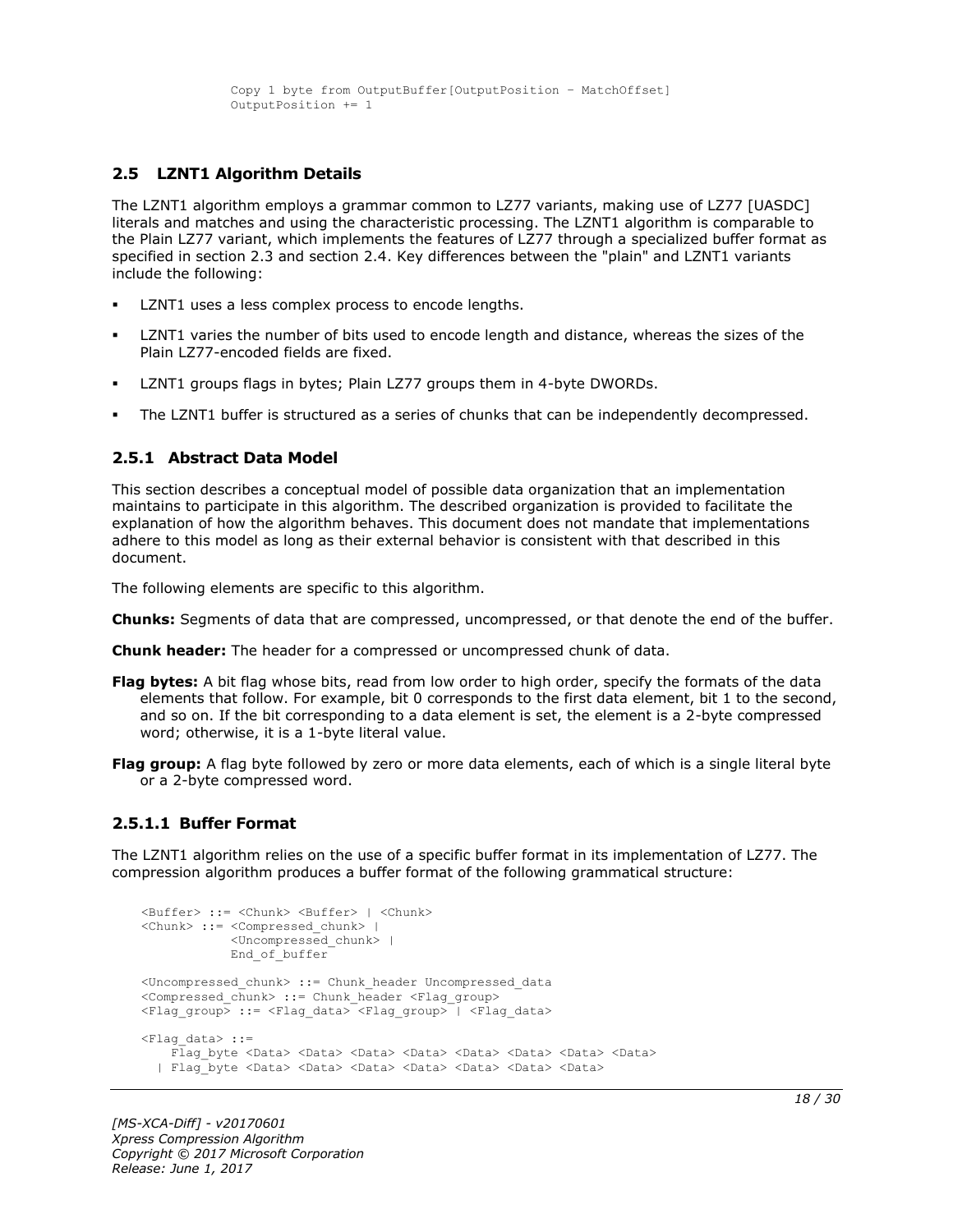```
 | Flag_byte <Data> <Data> <Data> <Data> <Data> <Data>
  | Flag_byte <Data> <Data> <Data> <Data> <Data>
  | Flag_byte <Data> <Data> <Data> <Data>
  | Flag_byte <Data> <Data> <Data> 
  | Flag_byte <Data> <Data>
  | Flag_byte <Data> 
<Data> ::= Literal | Compressed_word
```
A compressed data buffer consists of one or more **chunks**. A chunk is either compressed, uncompressed, or it denotes the end of the buffer. If the chunk is uncompressed, it contains a **chunk header** followed by uncompressed data; if it is compressed, it contains a chunk header followed by a series of one or more pieces of flagged data. Finally, a piece of flagged data consists of a **flag byte** that is followed by no more than 8 individual data elements.

The following sections describe the structure of each of these grammatical elements, including constraints on their usage that are not expressed in the raw grammar.

# <span id="page-18-0"></span>**2.5.1.2 Buffers and Chunks**

A compressed buffer consists of a series of one or more compressed output **chunks**. Each chunk begins with a 16-bit header.

If both bytes of the header are 0, the header is an *End\_of\_buffer* terminal that denotes the end of the compressed data stream.

Otherwise, the header MUST be formatted as follows:

- Bit 15 indicates whether the chunk contains compressed data.
- Bits  $[14:12]$  contain a signature indicating the format of the subsequent data.
- Bits [11:0] contain the size of the compressed chunk, minus three bytes.

Bit 15 indicates whether the chunk contains compressed data. If this bit is zero, the **chunk header** is followed by uncompressed literal data. If this bit is set, the next byte of the chunk is the beginning of a *Flag\_group* nonterminal that describes some compressed data.

Bits 14 down to 12 contain a signature value. This value MUST always be 3 (unless the header denotes the end of the compressed buffer).

Bits 11 down to 0 contain the size of the compressed chunk minus three bytes. This size otherwise includes the size of any metadata in the chunk, including the chunk header. If the chunk is uncompressed, the total amount of uncompressed data therein can be computed by adding 1 to this value (adding 3 bytes to get the total chunk size, then subtracting 2 bytes to account for the chunk header).

The *End\_of\_buffer* character is not required to terminate the compressed buffer. The character is used, however, if space allows. For example, given 20 kilobytes (KB) of uncompressed data and a 10 KB buffer to contain the compressed data, if the size of the compressed data (including metadata) is exactly 10 KB, the capacity of the buffer has been met. In such a case, the *End\_of\_buffer* terminal is not written.

Because the presence of this terminal is not guaranteed, the size of the compressed data MUST be known before data in this format is decompressed.

If an *End\_of\_buffer* terminal is added, the size of the final compressed data is considered not to include the size of the *End\_of\_buffer* terminal.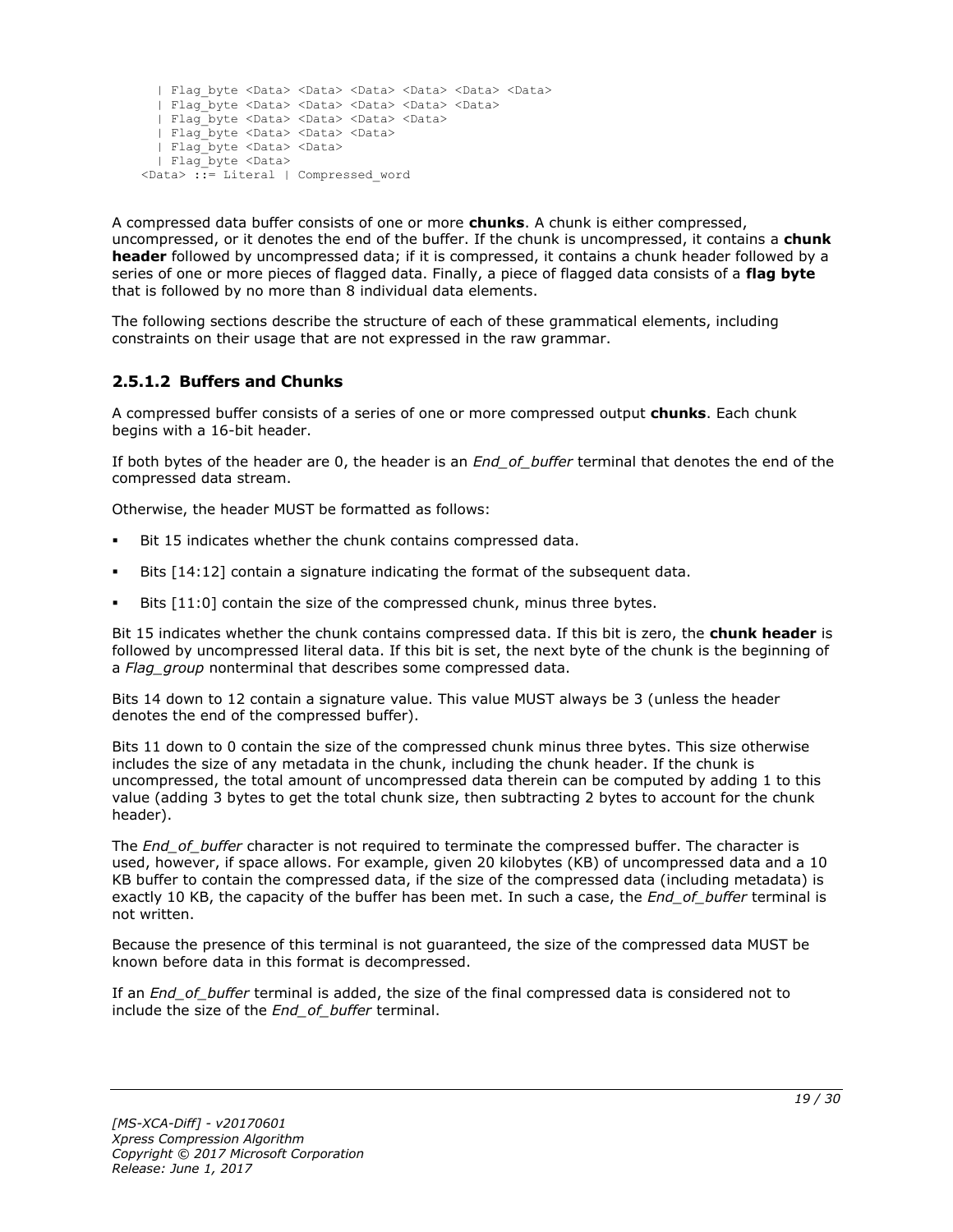#### <span id="page-19-0"></span>**2.5.1.3 Flag Groups**

If a **chunk** is compressed, its **chunk header** is immediately followed by the first byte of a *Flag\_group* nonterminal.

A **flag group** consists of a **flag byte** followed by zero or more data elements. Each data element is either a single literal byte or a two-byte compressed word. The individual bits of a **flag byte**, taken from low-order bits to high-order bits, specify the formats of the subsequent data elements (such that bit 0 corresponds to the first data element, bit 1 to the second, and so on). If the bit corresponding to a data element is set, the element is a two-byte compressed word; otherwise, it is a one-byte literal.

#### <span id="page-19-1"></span>**2.5.1.4 Data Elements**

A data element MUST either be an uncompressed literal or a compressed word. An uncompressed literal is a byte of data that was not compressed and can therefore be treated as part of the uncompressed data stream. A compressed word is a two-byte value that contains a length and a displacement and whose format varies depending on the portion of the data that is being processed.

Each compressed word consists of a D-bit displacement in the high-order bits and an L-bit length in the low-order bits, subject to the constraints that  $4 \leq D \leq 12$ ,  $4 \leq L \leq 12$ , and  $D + L = 16$ . The displacement in a compressed word is the difference between the current location in the uncompressed data (either the current read point when compressing or the current write point when decompressing) and the location of the uncompressed data corresponding to the compressed word, minus one byte. The length is the amount of uncompressed data that can be found at the appropriate displacement, minus three bytes. While using the compressed buffers, the stored displacement must be incremented by 1 and the stored length must be incremented by 3, to get the actual displacement and length.

For example, the input data for a given compression consists of the following stream:

F F G A A G F E D D E F F E E | F F G A A G F E D D E F E D D

In this case, the data prior to the vertical bar has already been compressed. The next 12 characters of the input stream match the first 12 characters of the data that was already compressed. Moreover, the distance from the current input pointer to the start of this matching string is 15 characters. This can be described by the  $\langle$ displacement, length> pair of  $\langle$ 15, 12>.

Decompression of this data produces the first portion of the input stream:

F F G A A G F E D D E F F E E |

The next data element is a <15,  $12$  bisplacement-length pair. The start of the uncompressed data is 15 characters behind the last character in the already uncompressed data, and the length of the data to read is 12 characters. Decompression results in the following buffer.

F F G A A G F E D D E F F E E F F G A A G F E D D E F |

This matches the original data stream.

F F G A A G F E D D E F F E E F F G A A G F E D D E F E D D

The sizes of the displacement and length fields of a compressed word vary with the amount of uncompressed data in the current chunk that has already been processed. The format of a given compressed word is determined as follows: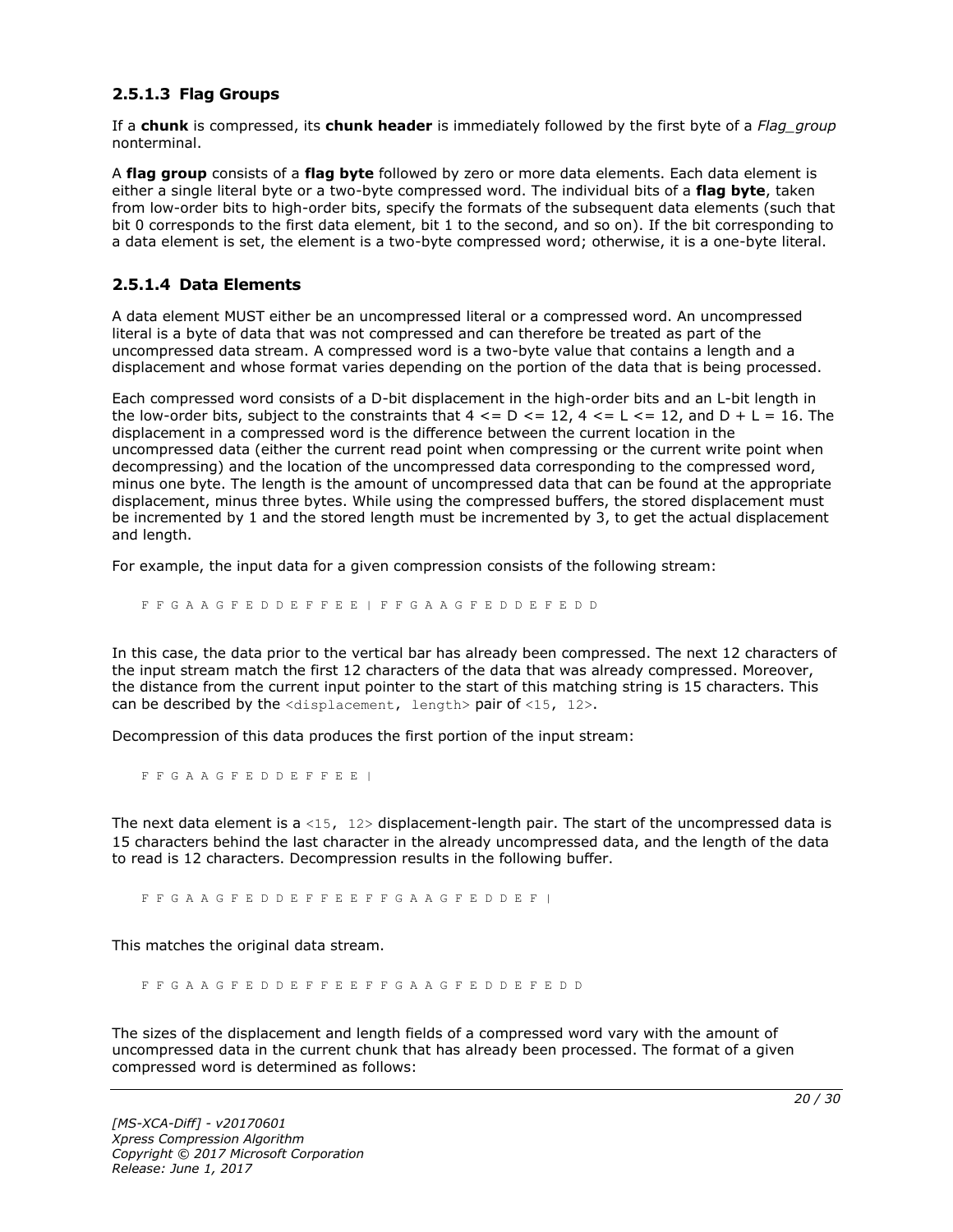Let U be the amount of uncompressed data that has already been processed in the current chunk (either the amount that has been read when compressing data or the amount that has been written when decompressing data).

Note that U depends on the offset from the start of a chunk and not the offset from the beginning of the uncompressed data.

Then let M be the largest value in  $[4...12]$  such that  $2^{M-1} < U$ , or 4 if there is no such value.

A compressed word then has the format  $D = M$  and  $L = 16 - M$ , with the displacement occupying D high-order bits and the length occupying L low-order bits.

### <span id="page-20-0"></span>**2.5.2 Initialization**

None.

### <span id="page-20-1"></span>**2.5.3 Processing Rules**

Input streams are compressed in units of 4096 bytes. The process of creating a chunk is complete if at least 4096 bytes of data or the remainder of the input buffer is compressed. If the data remains in the input buffer, the processing of a new chunk is started.

Lempel-Ziv compression does not require that the entirety of the data to which a compressed word refers actually be in the uncompressed buffer when the word is processed. In other words, it is not required that  $(U -$  displacement + length  $U$ . Therefore, when processing a compressed word, data MUST be copied from the start of the uncompressed target region to the end—that is, the byte at (U – displacement) MUST be copied first, then  $(U -$  displacement  $+ 1)$ , and so on, because the compressed word might refer to data that will be written during decompression.

Some of the bits in a flag byte might not be used. To process compressed buffers, the size of the compressed chunk that is stored in the chunk header MUST be used to determine the position of the last valid byte in the chunk. The size value MUST ignore flag bits that correspond to bytes outside the chunk.

#### <span id="page-20-2"></span>**2.5.4 Processing**

For a discussion of LZ77 processing similar to that of the LZNT1 variant, see sections 2.3 and 2.4 on Plain LZ77 compression and decompression.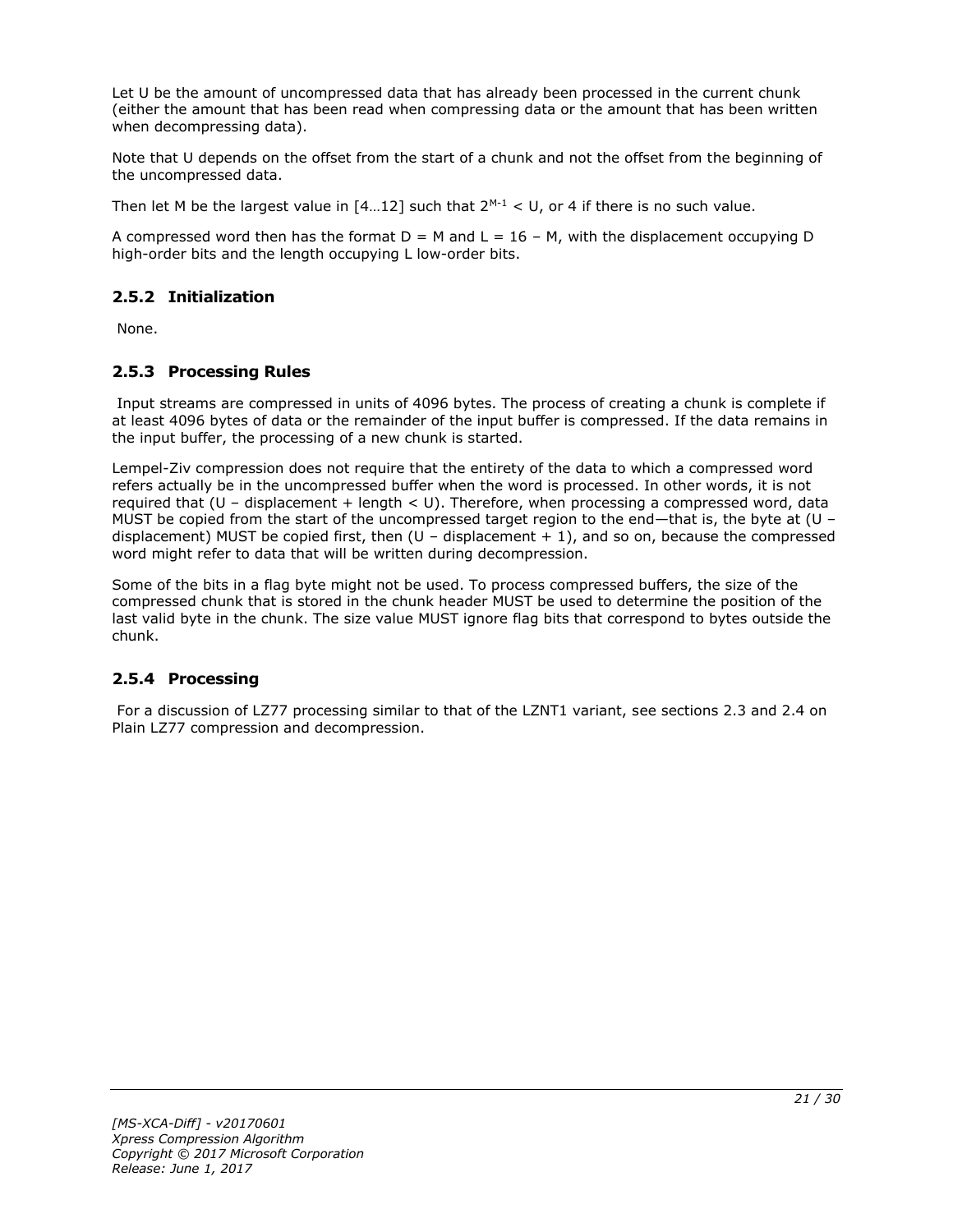# <span id="page-21-0"></span>**3 Algorithm Examples**

# <span id="page-21-1"></span>**3.1 LZ77**

With the Plain LZ77 variant of the algorithm, the uncompressed ASCII string abcdefghijklmnopgrstuvwxyz is compressed as follows, in hexadecimal.

3f 00 00 00 61 62 63 64 65 66 67 68 69 6a 6b 6c 6d 6e 6f 70 71 72 73 74 75 76 77 78 79 7a

The first 4 bytes encode the first 32 literal or match flags (in this case, 26 zero bits, representing the 26 literals to follow, then 6 one bits, because any extra flag bits are ones). The next 26 bytes are the ASCII representation of the input string.

The uncompressed input is the 300-byte ASCII string:

abcabcabcabcabcabcabcabcabcabcabcabcabcabcabcabcabcabcabcabcabcabcabcabcabcabcabcabcabcabcabc abcabcabcabcabcabcabcabcabcabcabcabcabcabcabcabcabcabcabcabcabcabcabcabcabcabcabcabcabcabcabc abcabcabcabcabcabcabcabcabcabcabcabcabcabcabcabcabcabcabcabcabcabcabcabcabcabcabcabcabcabcabc abcabcabcabcabcabcabc

In this case, using Plain LZ77, those 300 bytes are encoded as follows:

ff ff ff 1f 61 62 63 17 00 0f ff 26 01

This is the encoding of abc [match: distance =  $3$ , length = 297].

#### <span id="page-21-2"></span>**3.2 LZ77+Huffman**

The uncompressed ASCII string abcdefghijklmnopqrstuvwxyz is compressed as a sequence of literals, as follows, in hexadecimal.

00 00 00 00 00 00 00 00 00 00 00 00 00 00 00 00 00 00 00 00 00 00 00 00 00 00 00 00 00 00 00 00 00 00 00 00 00 00 00 00 00 00 00 00 00 00 00 00 50 55 55 55 55 55 55 55 55 55 55 45 44 04 00 00 00 00 00 00 00 00 00 00 00 00 00 00 00 00 00 00 00 00 00 00 00 00 00 00 00 00 00 00 00 00 00 00 00 00 00 00 00 00 00 00 00 00 00 00 00 00 00 00 00 00 00 00 00 00 00 00 00 00 00 00 00 00 00 00 04 00 00 00 00 00 00 00 00 00 00 00 00 00 00 00 00 00 00 00 00 00 00 00 00 00 00 00 00 00 00 00 00 00 00 00 00 00 00 00 00 00 00 00 00 00 00 00 00 00 00 00 00 00 00 00 00 00 00 00 00 00 00 00 00 00 00 00 00 00 00 00 00 00 00 00 00 00 00 00 00 00 00 00 00 00 00 00 00 00 00 00 00 00 00 00 00 00 00 00 00 00 00 00 00 00 00 00 00 00 00 00 00 00 00 00 00 00 00 00 00 00 00 00 00 00 00 00 d8 52 3e d7 94 11 5b e9 19 5f f9 d6 7c df 8d 04 00 00 00 00

The first 256 bytes represent the Huffman code lengths. In this case, most of these values are zero because those symbols are not used. The few nonzero values represent the code lengths (5 bits or 4 bits in this case) of the literal symbols corresponding to the ASCII characters of the lowercase alphabet, as well as the end-of-file (EOF) symbol (symbols index 256). The last few bytes in the buffer are the Huffman encoding of the string abcdefghijklmnopqrstuvwxyz[EOF].

The uncompressed data is the following 300-byte ASCII string:

abcabcabcabcabcabcabcabcabcabcabcabcabcabcabcabcabcabcabcabcabcabcabcabcabcabcabcabcabcabcabc abcabcabcabcabcabcabcabcabcabcabcabcabcabcabcabcabcabcabcabcabcabcabcabcabcabcabcabcabcabcabc abcabcabcabcabcabcabcabcabcabcabcabcabcabcabcabcabcabcabcabcabcabcabcabcabcabcabcabcabcabcabc abcabcabcabcabcabcabc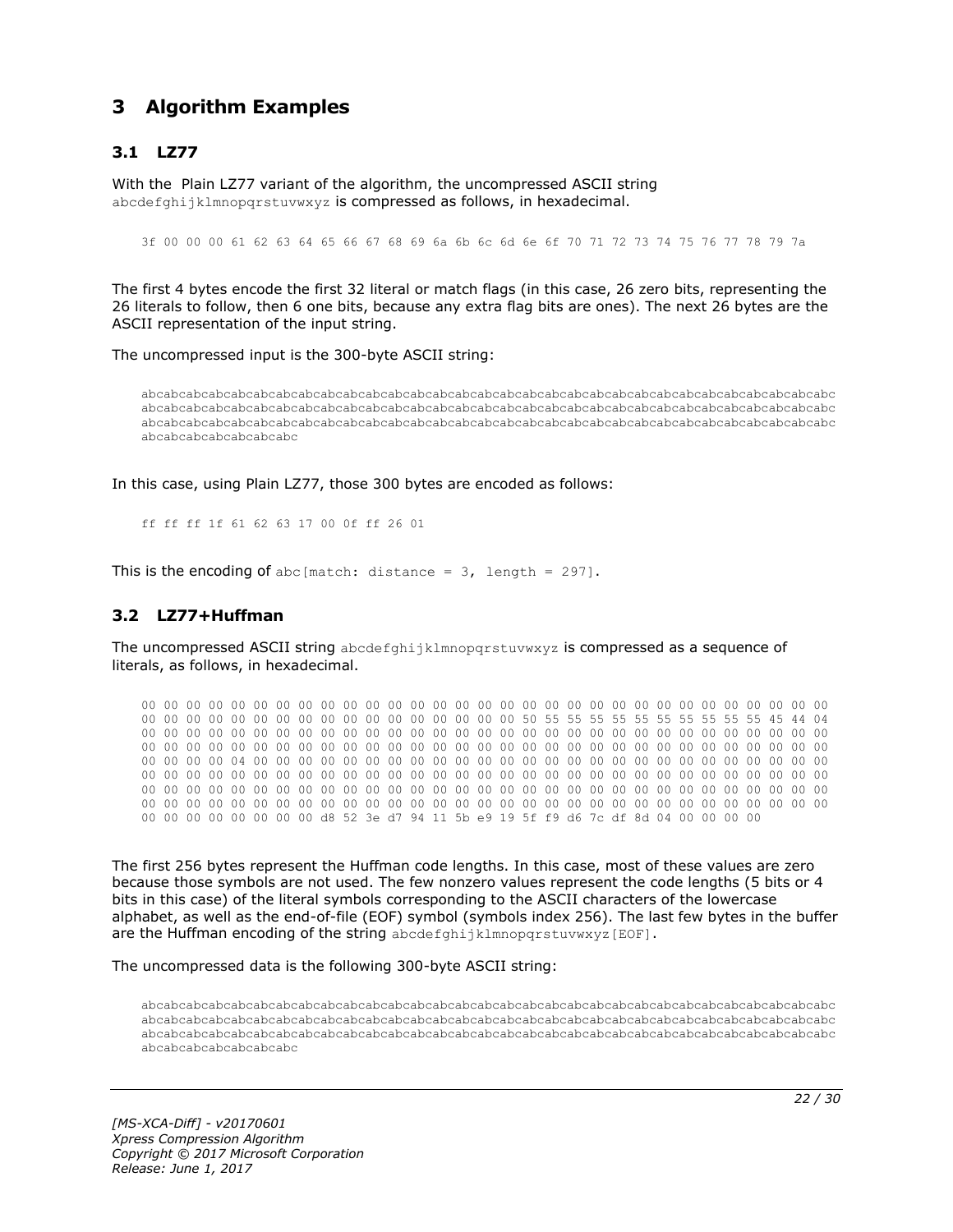#### The LZ77+Huffman algorithm encodes it as follows:

00 00 00 00 00 00 00 00 00 00 00 00 00 00 00 00 00 00 00 00 00 00 00 00 00 00 00 00 00 00 00 00 00 00 00 00 00 00 00 00 00 00 00 00 00 00 00 00 30 23 00 00 00 00 00 00 00 00 00 00 00 00 00 00 00 00 00 00 00 00 00 00 00 00 00 00 00 00 00 00 00 00 00 00 00 00 00 00 00 00 00 00 00 00 00 00 00 00 00 00 00 00 00 00 00 00 00 00 00 00 00 00 00 00 00 00 00 00 00 00 00 00 00 00 00 00 00 00 02 00 00 00 00 00 00 00 00 00 00 00 00 00 00 20 00 00 00 00 00 00 00 00 00 00 00 00 00 00 00 00 00 00 00 00 00 00 00 00 00 00 00 00 00 00 00 00 00 00 00 00 00 00 00 00 00 00 00 00 00 00 00 00 00 00 00 00 00 00 00 00 00 00 00 00 00 00 00 00 00 00 00 00 00 00 00 00 00 00 00 00 00 00 00 00 00 00 00 00 00 00 00 00 00 00 00 00 00 00 00 00 00 00 00 00 00 00 00 00 00 00 00 00 00 00 00 00 a8 dc 00 00 ff 26 01

The first 256 bytes are the Huffman code lengths. The nonzero symbols are the literals 'a', 'b', and 'c'; the EOF symbol; and one match symbol. The last few bytes encode  $abc[match: distance=3,$ length=297][EOF]. This example illustrates how long match lengths are encoded. In the last bytes of the compressed data, note the calculation  $0x126 = 294 = 297 - 3$ . Because it is the minimum match length, 3 is subtracted from each match length before it is encoded.

# <span id="page-22-0"></span>**3.3 LZNT1**

The following shows an example of LZ77 compression in which the compressed word references data that is not wholly contained in the uncompressed buffer at the time when the word is processed. In this scenario, the compressed word is processed by copying data from the start of the uncompressed target region to the end.

The following ANSI string, including the terminal NUL, is 142 bytes in length.

F# F# G A A G F# E D D E F# F# E E F# F# G A A G F# E D D E F# E D D E E F# D E F# G F# D E F# G F# E D E A F# F# G A A G F# E D D E F# E D D

The algorithm, using the standard compression engine, produces the following hexadecimal output with a length of 59 bytes.

| 0x00000000: 38 b0 88 46 23 20 00 20 |  |  |  |  |
|-------------------------------------|--|--|--|--|
| 0x00000008: 47 20 41 00 10 a2 47 01 |  |  |  |  |
| 0x00000010: a0 45 20 44 00 08 45 01 |  |  |  |  |
| 0x00000018: 50 79 00 c0 45 20 05 24 |  |  |  |  |
|                                     |  |  |  |  |
| 0x00000020: 13 88 05 b4 02 4a 44 ef |  |  |  |  |
| 0x00000028: 03 58 02 8c 09 16 01 48 |  |  |  |  |
| 0x00000030: 45 00 be 00 9e 00 04 01 |  |  |  |  |

The compressed data is contained in a single chunk. The chunk header, interpreted as a 16-bit value, is 0xB038. Bit 15 is 1, so the chunk is compressed; bits 14 through 12 are the correct signature value (3); and bits 11 through 0 are decimal 56, so the chunk is 59 bytes in size.

The next byte, 0x88, is a flag byte. Bits 0, 1, and 2 of this byte are clear, so the next 3 bytes are not compressed. They are 0x46 ('F'), 0x23 ('#'), and 0x20 (a space). The output stream now contains "F# ".

Bit 3 of the flag byte is set, however, so the next two bytes are part of a compressed word; in this case, that word is 0x2000. Here, the offset from the start of the uncompressed data, U, is 3 bytes; there is no value M such that M  $>= 4$  and  $2^{M-1} < U$ , so the compressed word has 4 bits of displacement and 12 bits of length. The stored displacement is 2 (0010) and the stored length is 0 (0000 0000 0000); the actual displacement is 3 (2 + 1 = 3) and the length is 3 (0 + 3 = 3). The next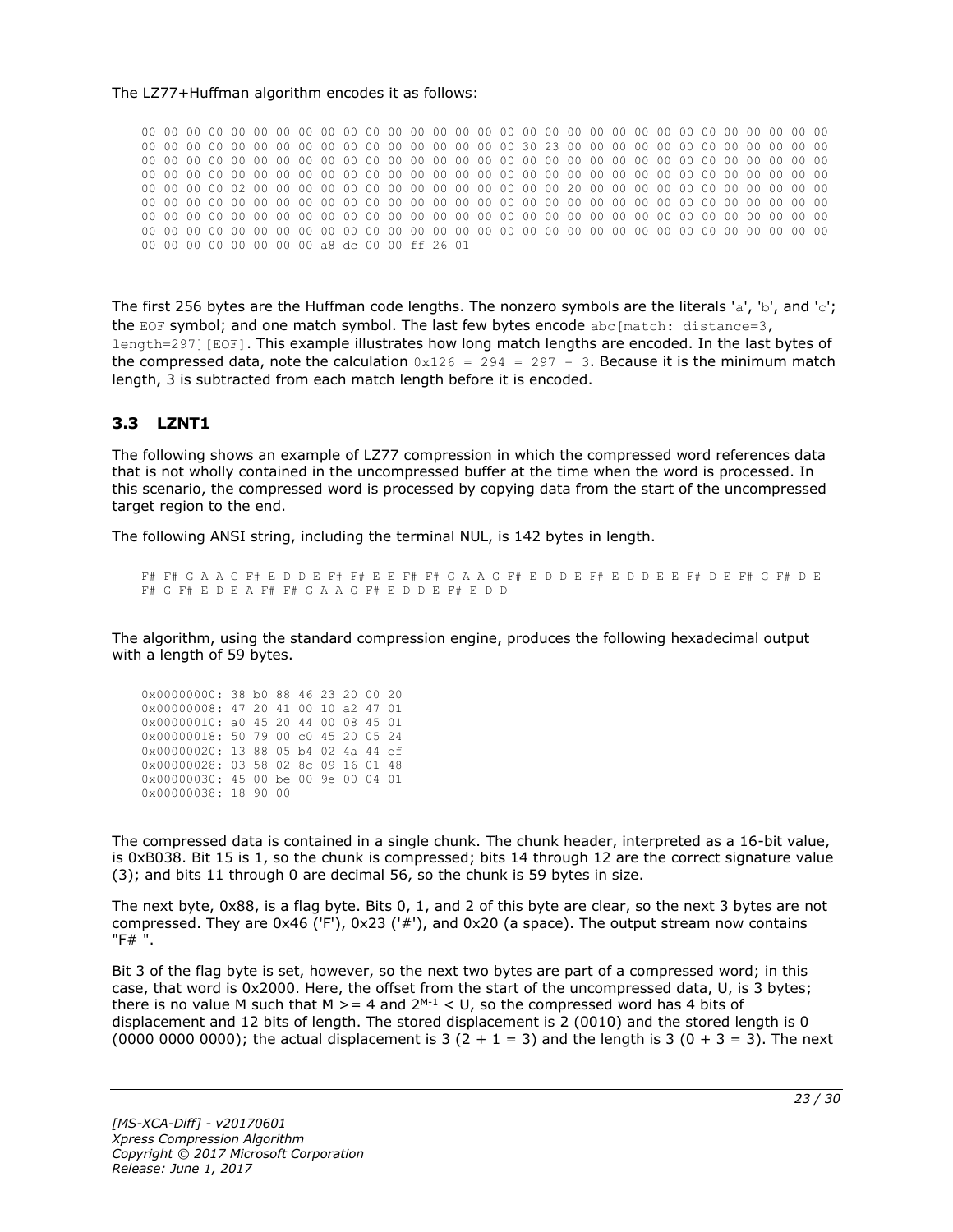3 characters of uncompressed data are "F# ", which results in an uncompressed string of length 6: "F# F# ".

Bits 4 through 6 of the flag byte are clear, so the next three bytes are literals: 0x47 ('G'), 0x20 (a space), and 0x41 ('A'). The string is now "F# F# G A". Bit 7 is set, so the next two bytes are a compressed word, 0x1000. The offset from the start of the chunk is 9 bytes, so the compressed word once again has 4 bits of displacement and 12 bits of length. The stored displacement is 1 (0001) and the stored length is 0 (0000 0000 0000); thus, the final displacement is 2 (1 + 1 = 2) and the final length is  $3(0 + 3 = 3)$ .

This is a case in which the current uncompressed length (9 bytes) minus the displacement plus the length (10 bytes) actually exceeds the amount of uncompressed data, so character-by-character copying from the beginning of the displaced region is important. The first character is a space, so the string is "F# F# G A "; the next character is an A, resulting in "F# F# G A A"; and the next is the space that was just written, resulting in "F# F# G A A ".

The rest of the decompression proceeds similarly.

The final flag byte is located at offset 0x37. This is the 56th byte of compressed data; only three bytes remain. The flag byte is 0x01, so the next two bytes are a single compressed word. The final byte is a literal value, 0x00. The remainder of the flag byte is ignored because no data remains in the buffer.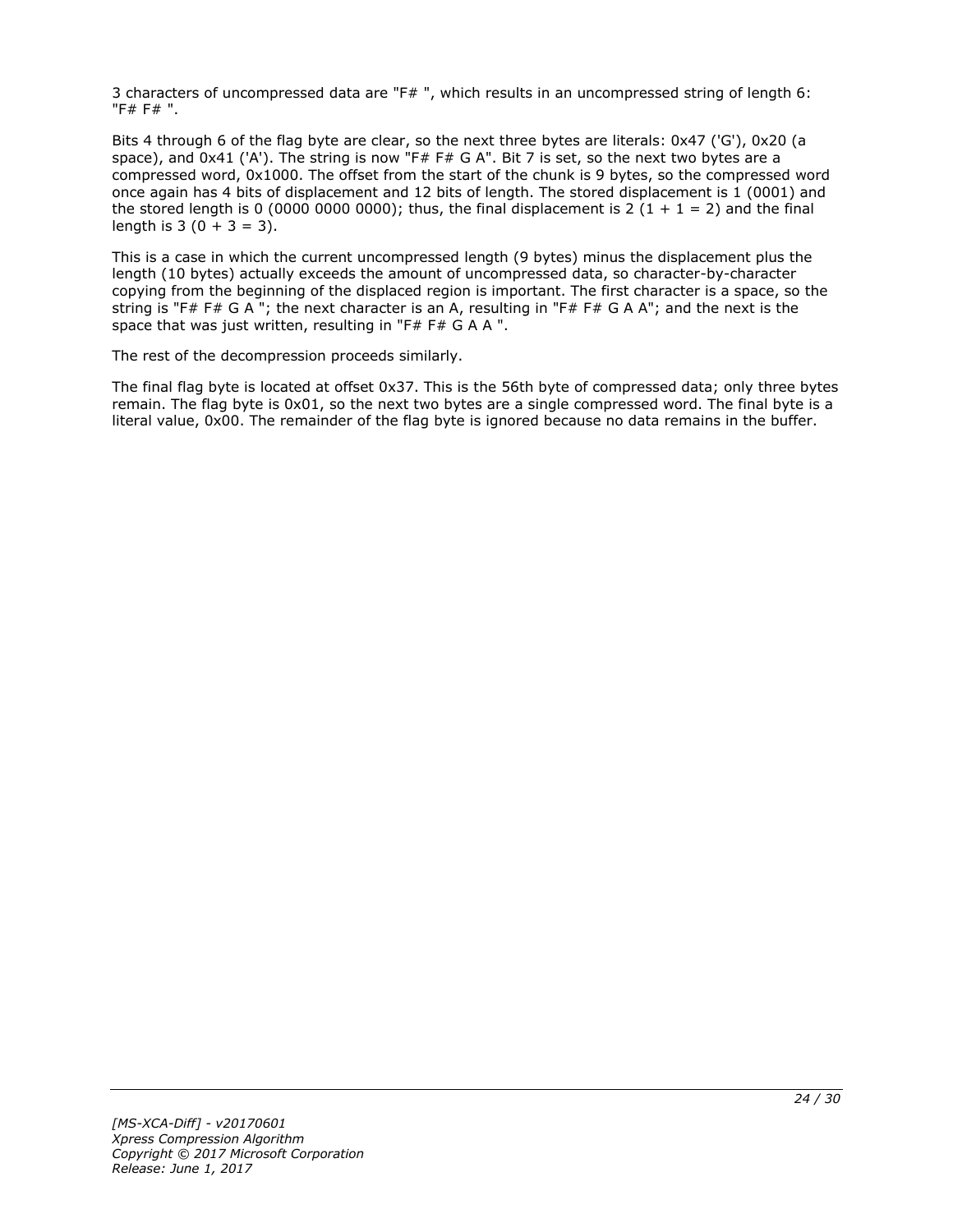# <span id="page-24-0"></span>**4 Security**

# <span id="page-24-1"></span>**4.1 Security Considerations for Implementers**

Implementers of the decompression method need to ensure that their code fails correctly on invalid input instead of overwriting memory locations outside the caller's output buffer. Implementers need to assume that the input buffer could be corrupted or might be maliciously constructed to cause the decompression function to read or write outside the buffers it is provided. A particularly subtle case involves guarding against integer/pointer overflow bugs when the input buffer contains long match lengths.

# <span id="page-24-2"></span>**4.2 Index of Security Parameters**

None.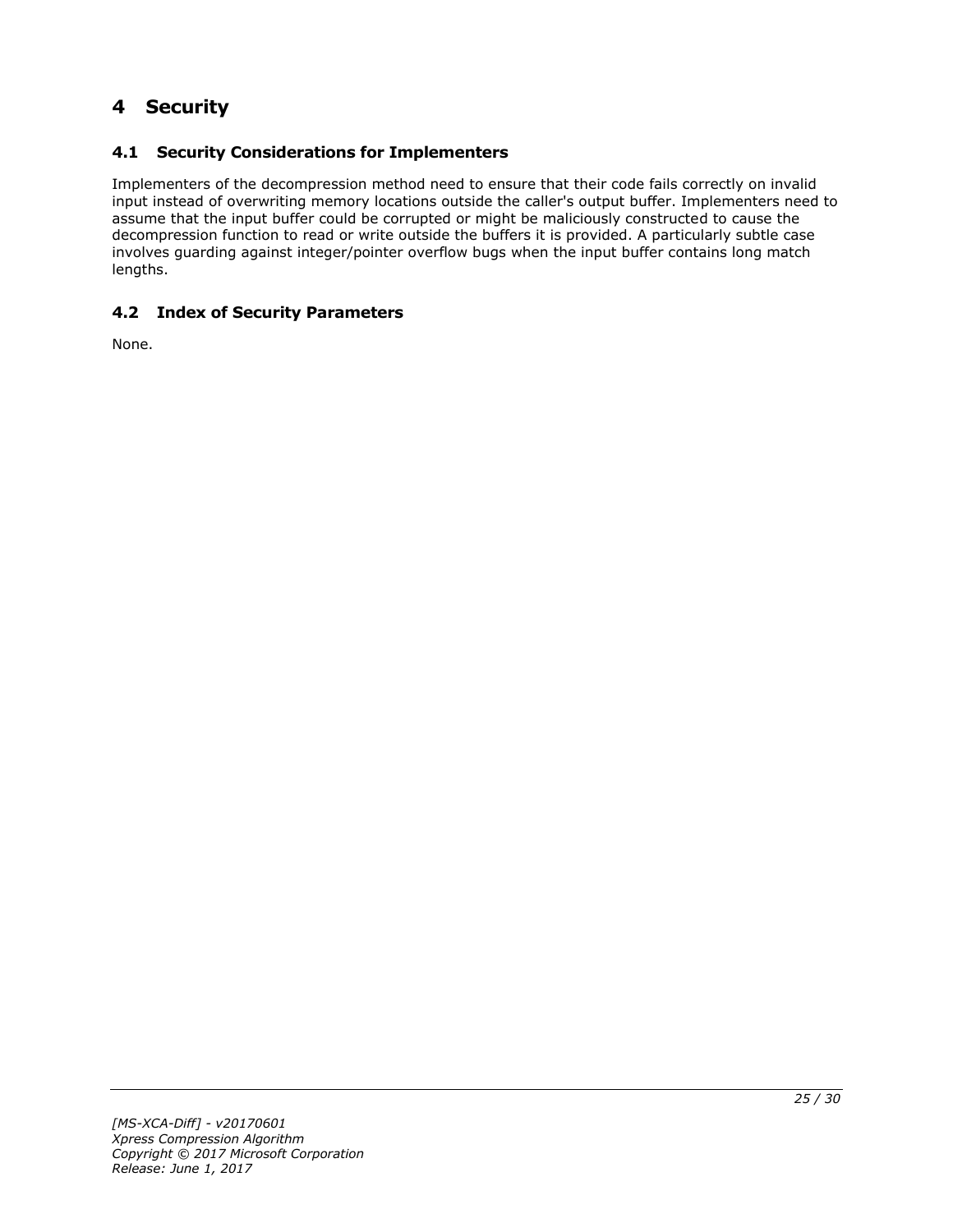# <span id="page-25-0"></span>**5 Appendix A: Product Behavior**

The information in this specification is applicable to the following Microsoft products or supplemental software. References to product versions include released service packs.

- Windows 2000 operating system
- Windows XP operating system
- Windows Server 2003 operating system
- Windows Server 2003 R2 operating system
- Windows Vista operating system
- Windows Server 2008 operating system
- Windows 7 operating system
- Windows Server 2008 R2 operating system
- Windows 8 operating system
- Windows Server 2012 operating system
- Windows 10 operating system
- Windows Server 2016 operating system

Exceptions, if any, are noted below. If a service pack or Quick Fix Engineering (QFE) number appears with the product version, behavior changed in that service pack or QFE. The new behavior also applies to subsequent service packs of the product unless otherwise specified. If a product edition appears with the product version, behavior is different in that product edition.

Unless otherwise specified, any statement of optional behavior in this specification that is prescribed using the terms "SHOULD" or "SHOULD NOT" implies product behavior in accordance with the SHOULD or SHOULD NOT prescription. Unless otherwise specified, the term "MAY" implies that the product does not follow the prescription.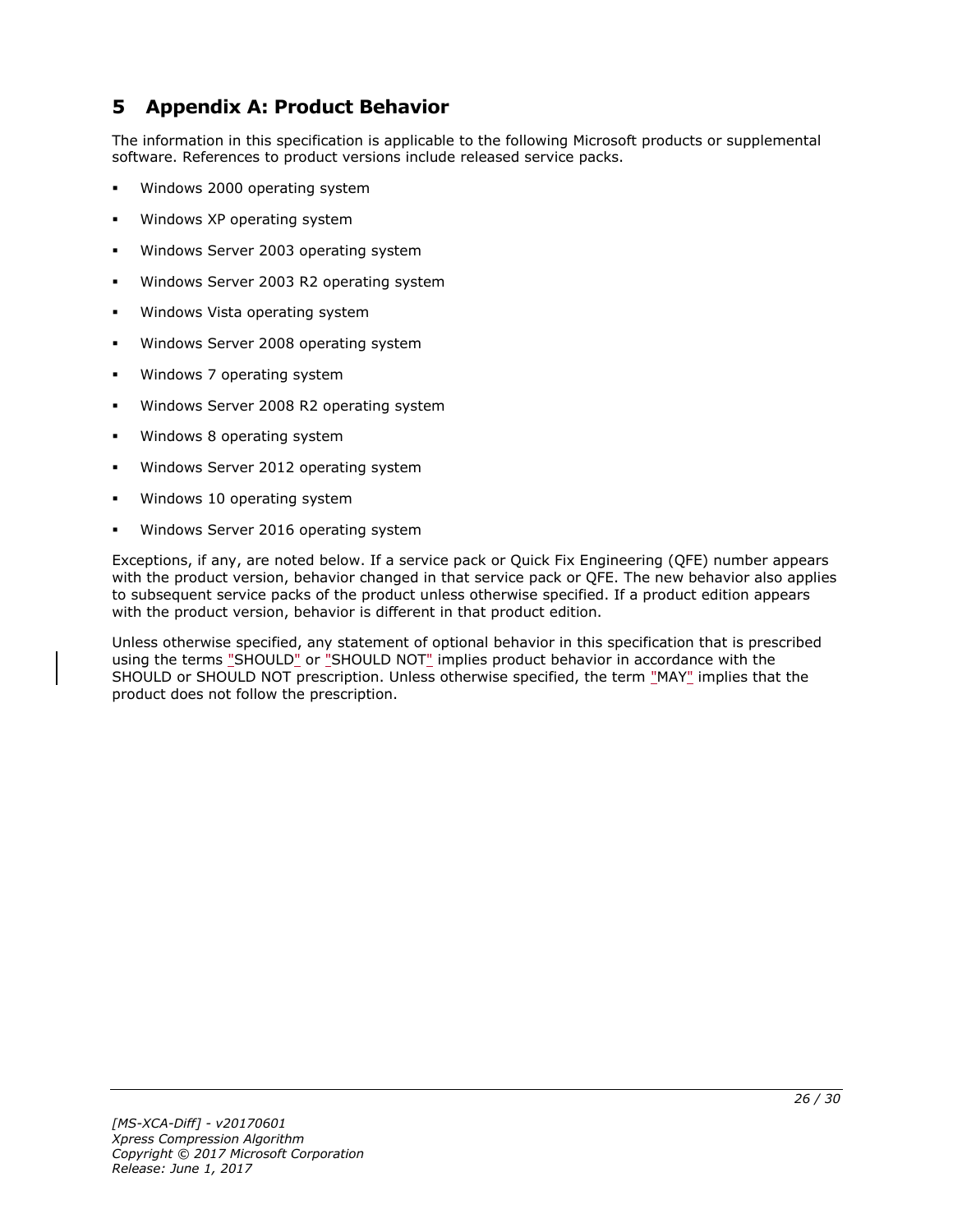# <span id="page-26-0"></span>**6 Change Tracking**

No table of changes is available. The document is either new or has had no changes since its last release.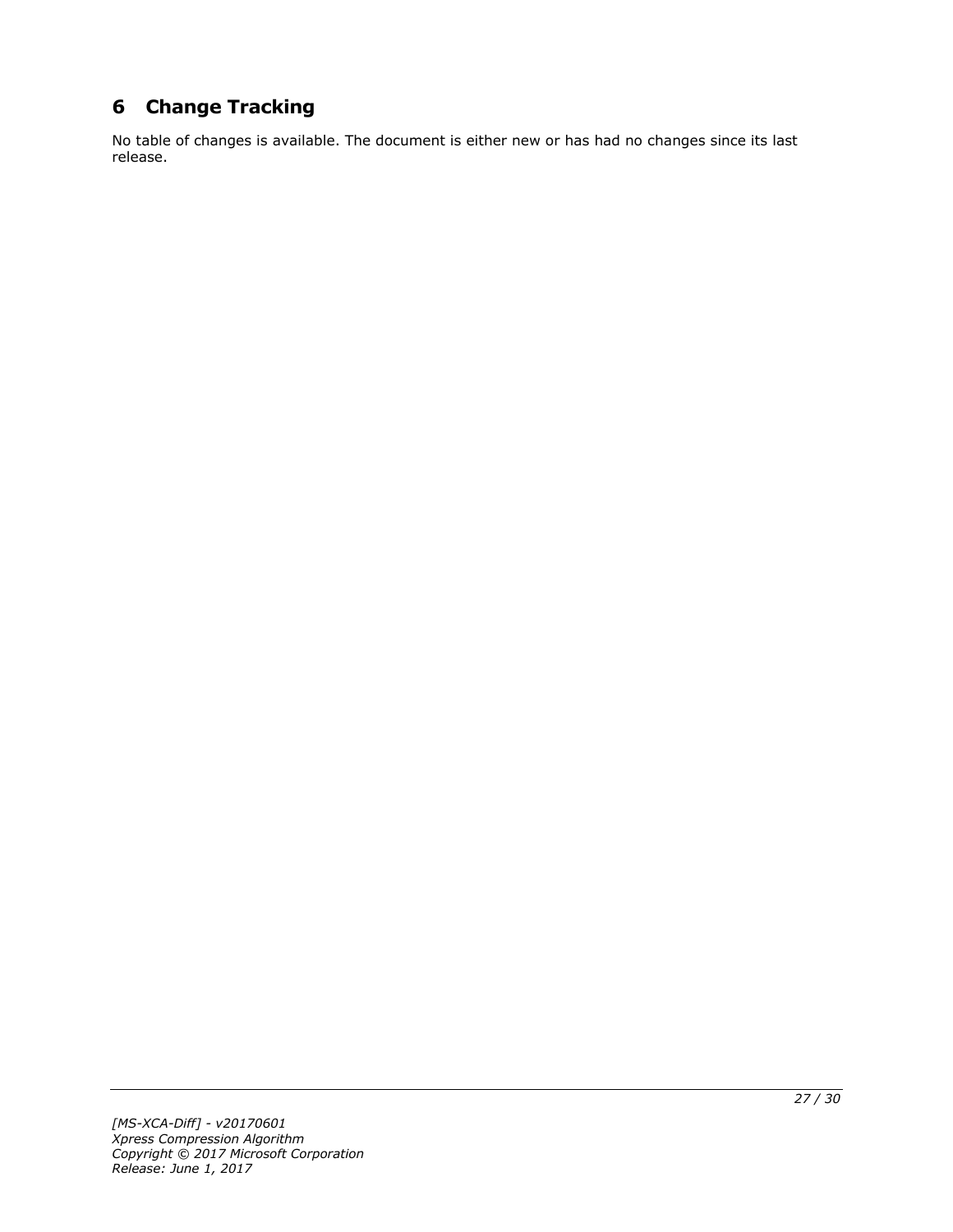#### <span id="page-27-0"></span> $\overline{\mathbf{z}}$ **Index**

# A

Abstract data model LZ77+Huffman compression algorithm 7 LZNT1 18 plain LZ77 compression algorithm 15 plain LZ77 decompression algorithm 16 Applicability 6

# **C**

Change tracking 27

# **D**

Data model - abstract LZ77+Huffman compression algorithm 7 LZ77+Huffman decompression algorithm 13 plain LZ77 compression algorithm 15 plain LZ77 decompression algorithm 16

# **E**

Examples LZ77 22 LZ77+Huffman 22 LZNT1 23

### **G**

Glossary 5

# **I**

Implementer - security considerations 25 Index of security parameters 25 Informative references 6 Initialization LZ77+Huffman compression algorithm 7 LZ77+Huffman decompression algorithm 13 LZNT1 21 plain LZ77 compression algorithm 15 plain LZ77 decompression algorithm 16 Introduction 5

# **L**

**7 Index**<br>
Abstract data model<br>
LZ77+Huffman com<br>
LZ77+Huffman com<br>
plain LZ77 decompres<br>
plain LZ77 decompres<br>
plain LZ77 decompres<br> **C**<br> **C**<br>
Change tracking 27<br> **D**<br>
Data model - abstract<br>
LZ77+Huffman decompres<br>
plai LZ77 example 22 LZ77+Huffman Compression overview 7 LZ77+Huffman compression algorithm abstract data model 7 initialization 7 overview 7 phases final encoding 11 Huffman code construction 10 LZ77 7 processing rules 7 LZ77+Huffman decompression algorithm abstract data model 13 initialization 13

*[MS -XCA -Diff] - v20170601 Xpress Compression Algorithm Copyright © 2017 Microsoft Corporation* Release: June 1, 2017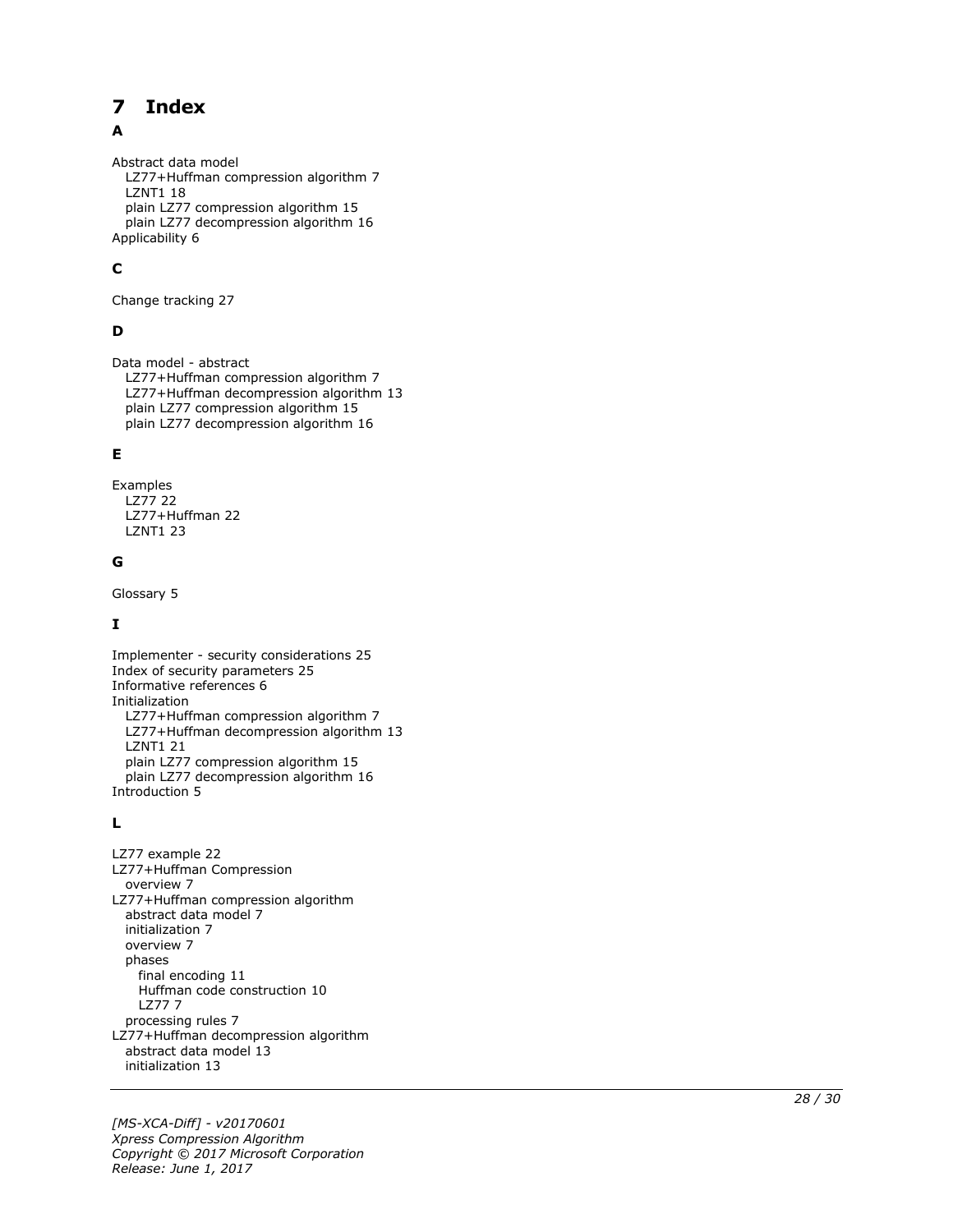processing 14 processing rules 13 LZ77+Huffman example 22 LZNT1 algorithm abstract data model 18 LZNT1 algorithm buffer format 18 LZNT1 algorithm details 18 LZNT1 algorithm initialization 21 LZNT1 algorithm processing 21 LZNT1 algorithm processing rules 21 LZNT1 example 23

#### **N**

Normative references 5

#### **O**

Overview (synopsis) 6

#### **P**

Parameters - security index 25 Phases - LZ77+Huffman compression algorithm final encoding 11 Huffman code construction 10 LZ77 7 Plain LZ77 compression algorithm abstract data model 15 initialization 15 processing 15 processing rules 15 Plain LZ77 decompression algorithm abstract data model 16 initialization 16 processing 17 processing rules 17 Processing LZ77+Huffman decompression algorithm 14 LZNT1 21 plain LZ77 compression algorithm 15 plain LZ77 decompression algorithm 17 Processing rules LZ77+Huffman compression algorithm 7 LZ77+Huffman decompression algorithm 13 LZNT1 21 plain LZ77 compression algorithm 15 plain LZ77 decompression algorithm 17 Product behavior 26

#### **R**

References informative 6 normative 5 Relationship to protocols and other algorithms 6

#### **S**

**Security**  implementer considerations 25 parameter index 25 Standards assignments 6

#### **T**

*[MS -XCA -Diff] - v20170601 Xpress Compression Algorithm Copyright © 2017 Microsoft Corporation Release: June 1, 2017*